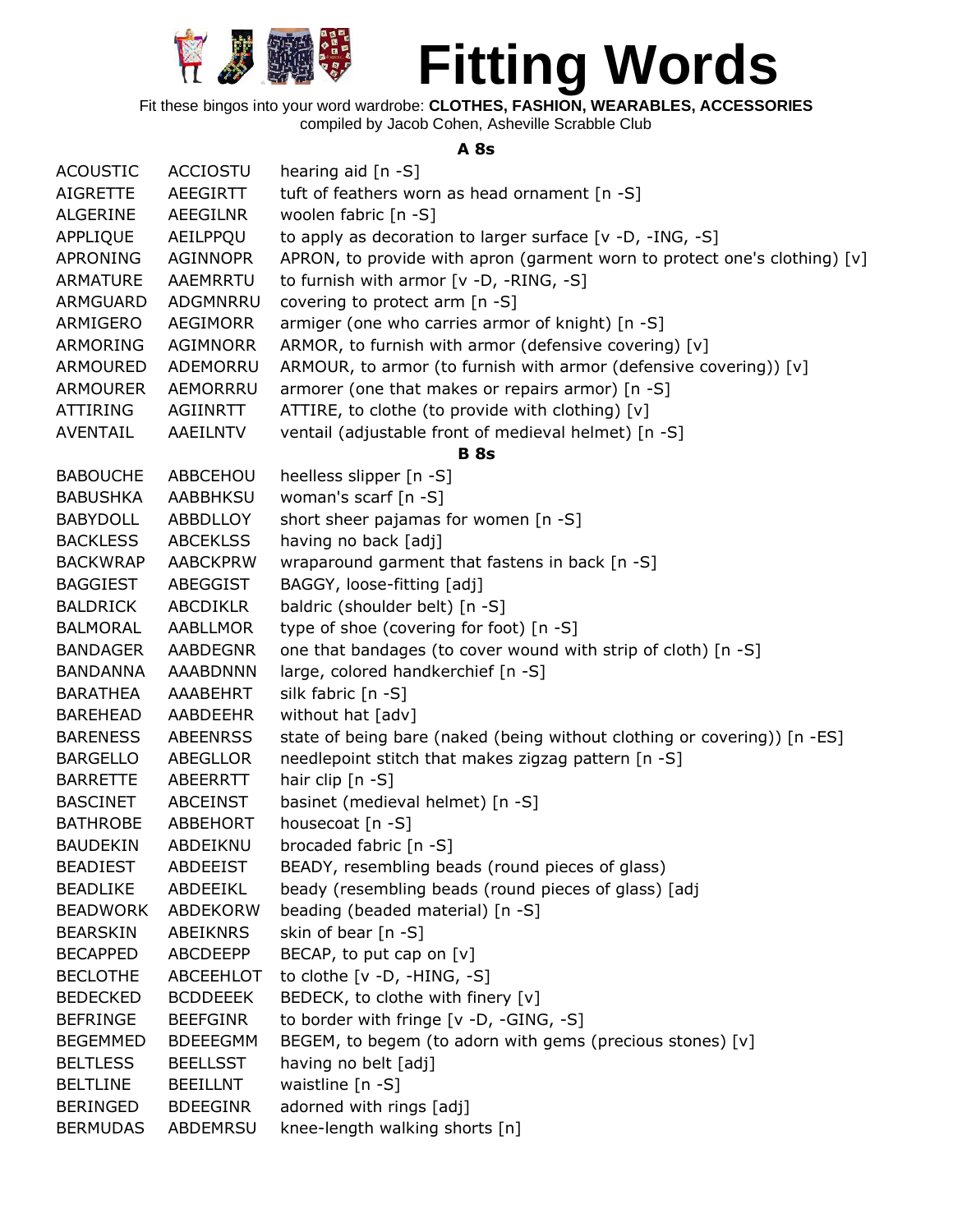

| <b>BERRETTA</b> | ABEERRTT         | biretta (cap worn by clergymen) [n -S]                              |
|-----------------|------------------|---------------------------------------------------------------------|
| <b>BESHROUD</b> | <b>BDEHORSU</b>  | to cover $[v - ED, -ING, -S]$                                       |
| <b>BESUITED</b> | <b>BDEEISTU</b>  | wearing suit [adj]                                                  |
| <b>BEWIGGED</b> | <b>BDEEGGIW</b>  | BEWIG, to adorn with wig [v]                                        |
| <b>BIKINIED</b> | <b>BDEIIIKN</b>  | BIKINI, type of two-piece bathing suit [adj]                        |
| <b>BILLFOLD</b> | <b>BDFILLLO</b>  | wallet (flat folding case) [n -S]                                   |
| BIRRETTA        | ABEIRRTT         | biretta (cap worn by clergymen) [n -S]                              |
| <b>BLACKING</b> | <b>ABCGIKLN</b>  | black shoe polish [n -S]                                            |
| <b>BLAZERED</b> | ABDEELRZ         | BLAZER, lightweight jacket [adj]                                    |
| <b>BLEACHED</b> | ABCDEEHL         | BLEACH, to whiten (to make white (of color of pure snow)) [v]       |
| <b>BLINGING</b> | <b>BGGIILNN</b>  | BLING, to adopt flamboyant appearance [v]                           |
| <b>BLOUSING</b> | <b>BGILNOSU</b>  | BLOUSE, to hang loosely [v]                                         |
| <b>BOBBLIER</b> | <b>BBBEILOR</b>  | BOBBLY, resembling small ball of wool [adj]                         |
| <b>BOBBYSOX</b> | <b>BBBKOOSY</b>  | girls' socks that reach above ankle [n]                             |
| <b>BOBSKATE</b> | ABBEKOST         | child's skate having two parallel blades [n -S]                     |
| <b>BODYSUIT</b> | <b>BDIOSTUY</b>  | one-piece garment for torso [n -S]                                  |
| <b>BOMBYXES</b> | <b>BBEMOSXY</b>  | BOMBYX, silkworm (caterpillar that spins cocoon of silk fibers) [n] |
| <b>BONNETED</b> | <b>BDEENNOT</b>  | BONNET, to provide with bonnet (type of hat) [v]                    |
| <b>BOOTJACK</b> | <b>ABCJKLOOT</b> | device for pulling off boots [n -S]                                 |
| <b>BOOTLACE</b> | ABCELOOT         | shoelace (lace for fastening shoe) [n -S]                           |
| <b>BOOTLESS</b> | <b>BELOOSST</b>  | useless (serving no purpose) [adj]                                  |
| <b>BRACELET</b> | <b>ABCEELRT</b>  | wrist ornament [n -S]                                               |
| <b>BRAIDING</b> | ABDGIINR         | something made of braided material [n -S                            |
| <b>BREECHED</b> | <b>BCDEEEHR</b>  | BREECH, to clothe with breeches (trousers) [v]                      |
| <b>BREECHES</b> | <b>BCEEEHRS</b>  | BREECH, to clothe with breeches (trousers) [v]                      |
| <b>BRITCHES</b> | <b>BCEHIRST</b>  | breeches; trousers [n]                                              |
| <b>BROCATEL</b> | <b>ABCELORT</b>  | heavy fabric [n -S]                                                 |
| <b>BROIDERY</b> | <b>BDEIORRY</b>  | act of broidering (to adorn with needlework) [n -RIES]              |
| <b>BROLLIES</b> | <b>BEILLORS</b>  | BROLLY, umbrella [n]                                                |
| <b>BROOCHES</b> | <b>BCEHOORS</b>  | BROOCH, decorative pin [n]                                          |
| <b>BROWBAND</b> | <b>ABBDNORW</b>  | band designed to cross forehead [n -S]                              |
| <b>BUCKSKIN</b> | <b>BCIKKNSU</b>  | skin of male deer [n -S]                                            |
| <b>BURNOOSE</b> | <b>BENOORSU</b>  | hooded cloak [n -S]                                                 |
| <b>BUSHELED</b> | <b>BDEEHLSU</b>  | BUSHEL, to mend clothing [v]                                        |
| <b>BUSHELER</b> | <b>BEEHLRSU</b>  | one that bushels (to mend clothing) [n -S]                          |
| <b>BUSKINED</b> | <b>BDEIKNSU</b>  | BUSKIN, high shoe [adj]                                             |
| <b>BUSTLINE</b> | <b>BEILNSTU</b>  | distance around nust (upper torso of woman) [n -S]                  |
| <b>BUTTONED</b> | <b>BDENOTTU</b>  | BUTTON, to fasten with button (small disk) [v]                      |
| <b>BUTTONER</b> | <b>BENORTTU</b>  | one that buttons (to fasten with button (small disk)) [n -S]        |
| <b>BYSSUSES</b> | <b>BESSSSUY</b>  | BYSSUS, fine linen [n]                                              |
|                 |                  | C <sub>8s</sub>                                                     |
| <b>CABRETTA</b> | <b>AABCERTT</b>  | soft leather [n -S]                                                 |
| CADDISED        | <b>ACDDDEIS</b>  | CADDIS, coarse woolen fabric [adj]                                  |
| <b>CADDISES</b> | <b>ACDDEISS</b>  | CADDIS, coarse woolen fabric [n]                                    |
| <b>CAFTANED</b> | <b>AACDEFNT</b>  | CAFTAN, full-length tunic [adj]                                     |
| <b>CALCEATE</b> | <b>AACCEELT</b>  | wearing shoes [adj]                                                 |
|                 |                  |                                                                     |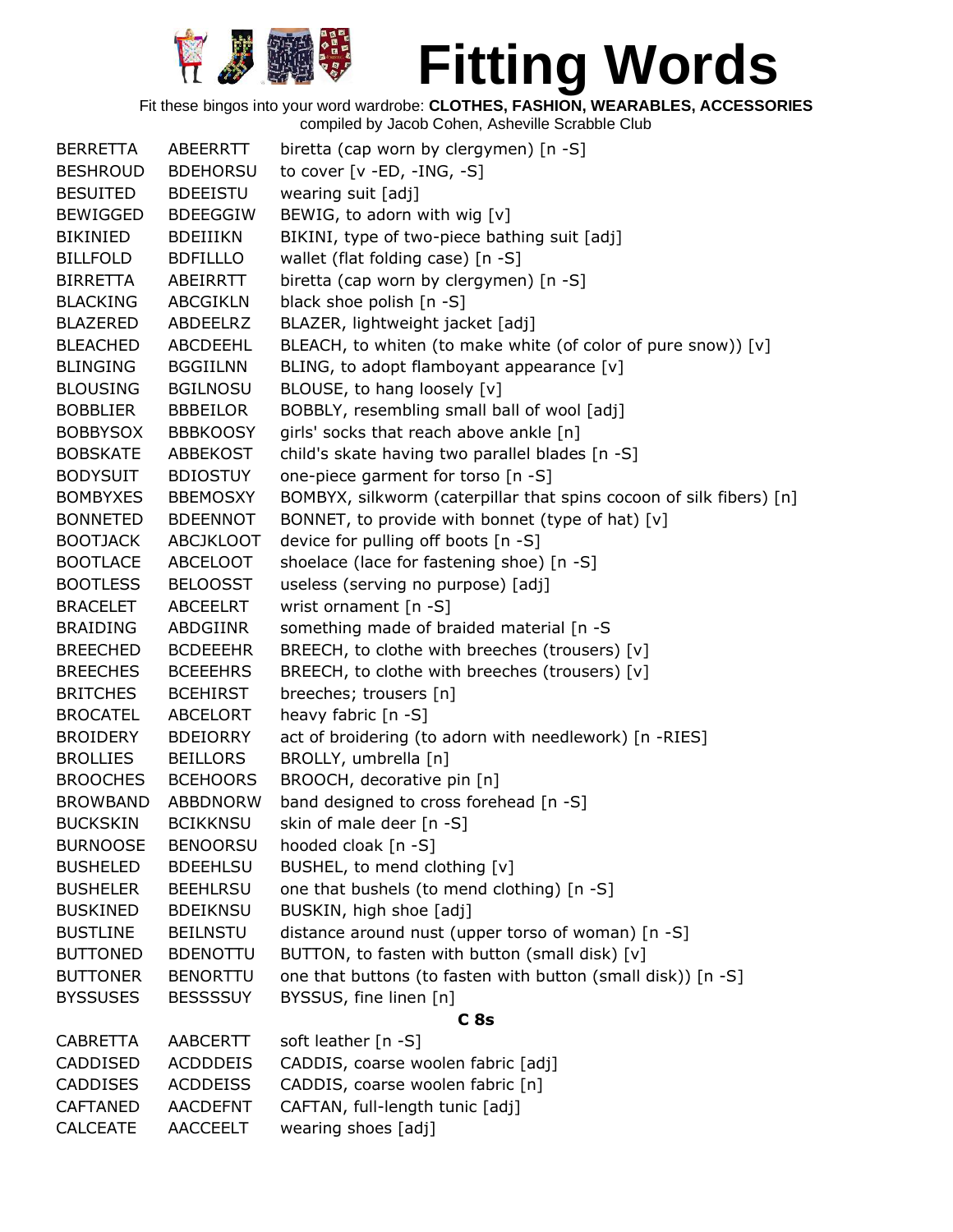

Fit these bingos into your word wardrobe: **CLOTHES, FASHION, WEARABLES, ACCESSORIES**

| <b>CALFSKIN</b> | <b>ACFIKLNS</b> | skin of calf [n -S]                                               |
|-----------------|-----------------|-------------------------------------------------------------------|
| <b>CALICOES</b> | <b>ACCEILOS</b> | CALICO, cotton fabric [n]                                         |
| <b>CAMAILED</b> | <b>AACDEILM</b> | CAMAIL, a piece of armor for the neck [adj]                       |
| CAMAILED        | AACDEILM        | CAMAIL, piece of armor for neck [adj]                             |
| <b>CAMISOLE</b> | <b>ACEILMOS</b> | brief negligee [n -S]                                             |
| <b>CAPESKIN</b> | <b>ACEIKNPS</b> | soft leather [n -S]                                               |
| <b>CAPMAKER</b> | <b>AACEKMPR</b> | one that makes caps [n -S]                                        |
| <b>CAPUCHED</b> | <b>ACCDEHPU</b> | CAPUCHE, hood or cowl [adj]                                       |
| <b>CARCANET</b> | <b>AACCENRT</b> | jeweled necklace [n -S]                                           |
| CARDIGAN        | <b>AACDGINR</b> | type of sweater (knitted outer garment) [n -S]                    |
| <b>CASHMERE</b> | <b>ACEEHMRS</b> | fine wool [n -S]                                                  |
| <b>CASIMERE</b> | ACEEIMRS        | woolen fabric [n -S]                                              |
| <b>CEINTURE</b> | CEEINRTU        | belt for waist [n -S]                                             |
| <b>CEREMENT</b> | <b>CEEEMNRT</b> | waxy cloth (used to shroud corpse) [n -S]                         |
| <b>CESTUSES</b> | <b>CEESSSTU</b> | CESTUS, hand covering for Roman boxers [n]                        |
| <b>CHAMBRAY</b> | <b>AABCHMRY</b> | fine fabric $[n -S]$                                              |
| <b>CHAMFRON</b> | <b>ACFHMNOR</b> | armor for horse's head [n -S]                                     |
| CHAMMIED        | ACDEHIMM        | CHAMMY, to chamois (to prepare leather like chamois) [v]          |
| <b>CHAMMIES</b> | <b>ACEHIMMS</b> | CHAMMY, to chamois (to prepare leather like chamois) [v]          |
| <b>CHANFRON</b> | <b>ACFHNNOR</b> | chamfron (armor for horse's head) [n -S]                          |
| <b>CHAQUETA</b> | AACEHOTU        | jacket worn by cowboys [n -S]                                     |
| <b>CHASUBLE</b> | ABCEHLSU        | sleeveless vestment [n -S]                                        |
| <b>CHAUSSES</b> | <b>AECHSSSU</b> | medieval armor [n]                                                |
| <b>CHENILLE</b> | <b>CEEHILLN</b> | soft fabric [n -S]                                                |
| <b>CHICNESS</b> | <b>CCEHINSS</b> | elegance (tasteful opulence) [n -ES]                              |
| <b>CHINTSES</b> | <b>CEHINSST</b> | CHINTS, chintz (cotton fabric) [n]                                |
| <b>CHINTZES</b> | <b>CEHINSTZ</b> | CHINTZ, cotton fabric [n]                                         |
| <b>CLASSIER</b> | <b>ACEILRSS</b> | CLASSY, stylish; elegant [adj]                                    |
| <b>CLOTHIER</b> | <b>CEHILORT</b> | one who makes or sells clothing [n -S]                            |
| <b>CLOTHING</b> | <b>CGHILNOT</b> | wearing apparel $[n -S]$ / CLOTHE, to provide with clothing $[v]$ |
| <b>COATLESS</b> | <b>ACELOSST</b> | lacking coat [adj]                                                |
| <b>COATRACK</b> | <b>AACCKORT</b> | rack or stand for coats [n -S]                                    |
| <b>COATROOM</b> | <b>ACMOOORT</b> | room for storing coats [n -S]                                     |
| COATTAIL        | AACILOTT        | back lower portion of coat [n -S]                                 |
| <b>COCKADED</b> | <b>ACCDDEKO</b> | COCKADE, ornament worn on hat [adj]                               |
| <b>CODPIECE</b> | <b>CCDEEIOP</b> | cover for crotch in men's breeches [n -S]                         |
| <b>COIFFURE</b> | CEFFIORU        | to coif (to style hair) [v D, -RING, -S]                          |
| COLLARED        | <b>ACDELLOR</b> | COLLAR, to provide with collar (something worn around neck) [v]   |
| <b>COLLARET</b> | <b>ACELLORT</b> | small collar [n -S]                                               |
| <b>COMPLECT</b> | <b>CCELMOPT</b> | to weave together [v -ED, -ING, -S]                               |
| <b>CORDOVAN</b> | <b>ACDNOORV</b> | fine leather [n -S]                                               |
| CORDWAIN        | <b>ACDINORW</b> | cordovan (fine leather) [n -S]                                    |
| <b>CORODIES</b> | <b>CDEIOORS</b> | CORODY, allowance of food or clothes [n]                          |
| <b>CORONATE</b> | <b>ACENOORT</b> | to crown [v -D, -TING, -S]                                        |
| <b>CORSELET</b> | <b>CEELORST</b> | piece of body armor [n -S]                                        |
| <b>CORSETED</b> | <b>CDEEORST</b> | CORSET, to fit with corset (supporting undergarment) [v]          |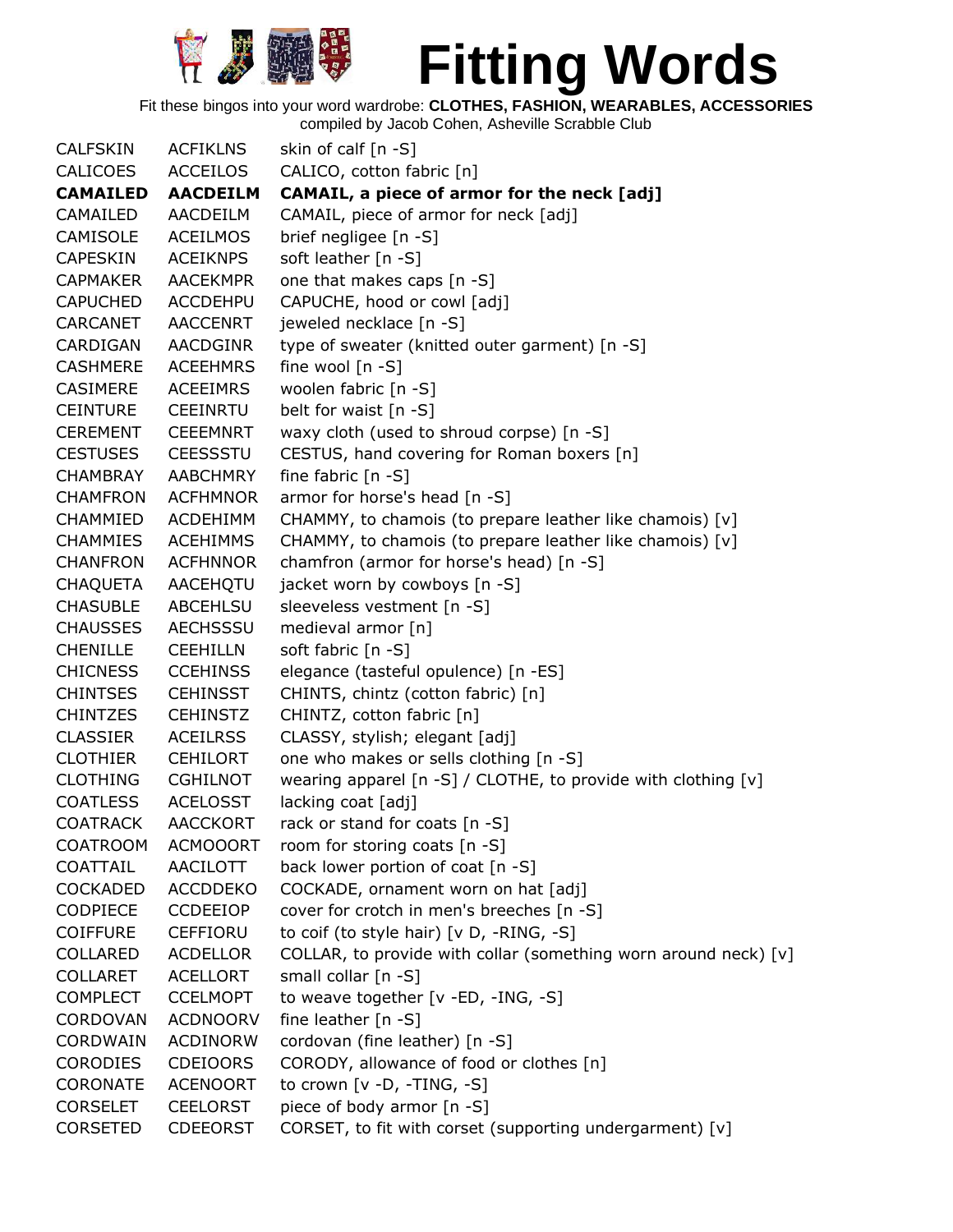

Fit these bingos into your word wardrobe: **CLOTHES, FASHION, WEARABLES, ACCESSORIES**

| <b>CORSETRY</b> | <b>CEORRSTY</b> | work of making corsets [n -RIES]                                     |
|-----------------|-----------------|----------------------------------------------------------------------|
| <b>COSTUMER</b> | <b>CEMORSTU</b> | one that costumes (to supply with costume (style of dress)) [n -S]   |
| <b>COSTUMEY</b> | <b>CEMOSTUY</b> | of or pertaining to costume [adj]                                    |
| <b>COTENANT</b> | <b>ACENNOTT</b> | one who is tenant with another in same place [n -S]                  |
| <b>COTHURNI</b> | <b>CHINORTU</b> | cothurns (buskin worn by ancient Roman actors) [n]                   |
| <b>COVERALL</b> | <b>ACELLORV</b> | one-piece work garment [n -S]                                        |
| <b>CRAMOISY</b> | <b>ACIMORSY</b> | crimson cloth [n -SIES]                                              |
| <b>CREASIER</b> | <b>ACEEIRRS</b> | CREASY, having folds or wrinkles [adj]                               |
| CREASING        | ACEGINRS        | CREASE, to make fold or wrinkle in [v]                               |
| <b>CREPIEST</b> | <b>CEEIPRST</b> | CREPEY, crinkly [adj]                                                |
| <b>CRETONNE</b> | <b>CEENNORT</b> | heavy fabric [n -S]                                                  |
| <b>CREWNECK</b> | <b>CCEEKNRW</b> | sweater with collarless neckline [n -S]                              |
| <b>CROWNING</b> | <b>CGINNORW</b> | CROWN, to supply with crown (royal headpiece) [v]                    |
| <b>CUFFABLE</b> | <b>ABCEFFLU</b> | intended to be folded down to ankle --used of sock [adj]             |
| <b>CUFFLESS</b> | <b>CEFFLSSU</b> | having no cuff [adj]                                                 |
| <b>CUFFLINK</b> | <b>CFFIKLNU</b> | fastening for shirt cuff [n -S]                                      |
| <b>CURRYING</b> | <b>CGINRRUY</b> | CURRY, to prepare leather for use or sale [v]                        |
| <b>CUTPURSE</b> | <b>CEPRSTUU</b> | pickpocket [n -S]                                                    |
| <b>CUTTLING</b> | <b>CGILNTTU</b> | CUTTLE, to fold cloth in particular fashion [v]                      |
| <b>CYPRUSES</b> | <b>CEPRSSUY</b> | CYPRUS, cypress (thin fabric) [n]                                    |
|                 |                 | <b>D</b> 8s                                                          |
| DAISHIKI        | <b>ADHIIIKS</b> | dashiki (African tunic) [n -S]                                       |
| <b>DALMATIC</b> | AACDILMT        | wide-sleeved vestment [n -S]                                         |
| <b>DAMASKED</b> | <b>AADDEKMS</b> | DAMASK, to weave with elaborate design [v]                           |
| <b>DASHIEST</b> | ADEHISST        | DASHY, stylish (fashionable) [adj]                                   |
| <b>DEBAGGED</b> | ABDDEEGG        | DEBAG, to remove pants from someone [v]                              |
| <b>DEERSKIN</b> | <b>DEEIKNRS</b> | skin of deer [n -S]                                                  |
| <b>DENUDATE</b> | ADDEENTU        | to denude (to strip of all covering) [v -D, -TING, -S]               |
| <b>DENUDING</b> | <b>DDEGINNU</b> | DENUDE, to strip of all covering [v]                                 |
| <b>DEWOOLED</b> | <b>DDEELOOW</b> | DEWOOL, to remove wool from [v]                                      |
| <b>DIAPERED</b> | <b>ADDEEIPR</b> | DIAPER, to put diaper (baby's breechcloth) on [v]                    |
| <b>DIMITIES</b> | <b>DEIIIMST</b> | DIMITY, cotton fabric [n]                                            |
| <b>DISCROWN</b> | <b>CDINORSW</b> | to deprive of crown [v -ED, -ING, -S]                                |
| <b>DISFROCK</b> | <b>CDFIKORS</b> | to unfrock (to divest of ecclesiastical authority) [v -ED, -ING, -S] |
| <b>DISGUISE</b> | DEGIISSU        | to alter appearance of $[v -D, -SING, -S]$                           |
| <b>DISHEVEL</b> | <b>DEEHILSV</b> | to make messy [v -ED, -LLED, -ING, -LLING, -S]                       |
| <b>DISROBER</b> | <b>BDEIORRS</b> | one that disrobes (to undress (to remove one's clothing)) [n -S]     |
| <b>DIZENING</b> | DEGIINNZ        | DIZEN, to dress in fine clothes [v]                                  |
| <b>DJELLABA</b> | AABDEJLL        | long hooded garment [n -S]                                           |
| <b>DOMINOES</b> | <b>DEIMNOOS</b> | DOMINO, small mask [n]                                               |
| <b>DOUPIONI</b> | <b>DIINOOPU</b> | silk yarn [n -S]                                                     |
| <b>DOWDIEST</b> | <b>DDEIOSTW</b> | DOWDY, lacking stylishness or neatness [adj]                         |
| <b>DOWDYISH</b> | <b>DDHIOSWY</b> | DOWDY, lacking stylishness or neatness [adj]                         |
| <b>DRAWCORD</b> | <b>ACDDORRW</b> | cord for drawing garment tight [n -S]                                |
| <b>DRESSIER</b> | <b>DEEIRRSS</b> | DRESSY, stylish (fashionable) [adj]                                  |
| <b>DRESSILY</b> | <b>DEILRSSY</b> | DRESSY, stylish (fashionable) [adv]                                  |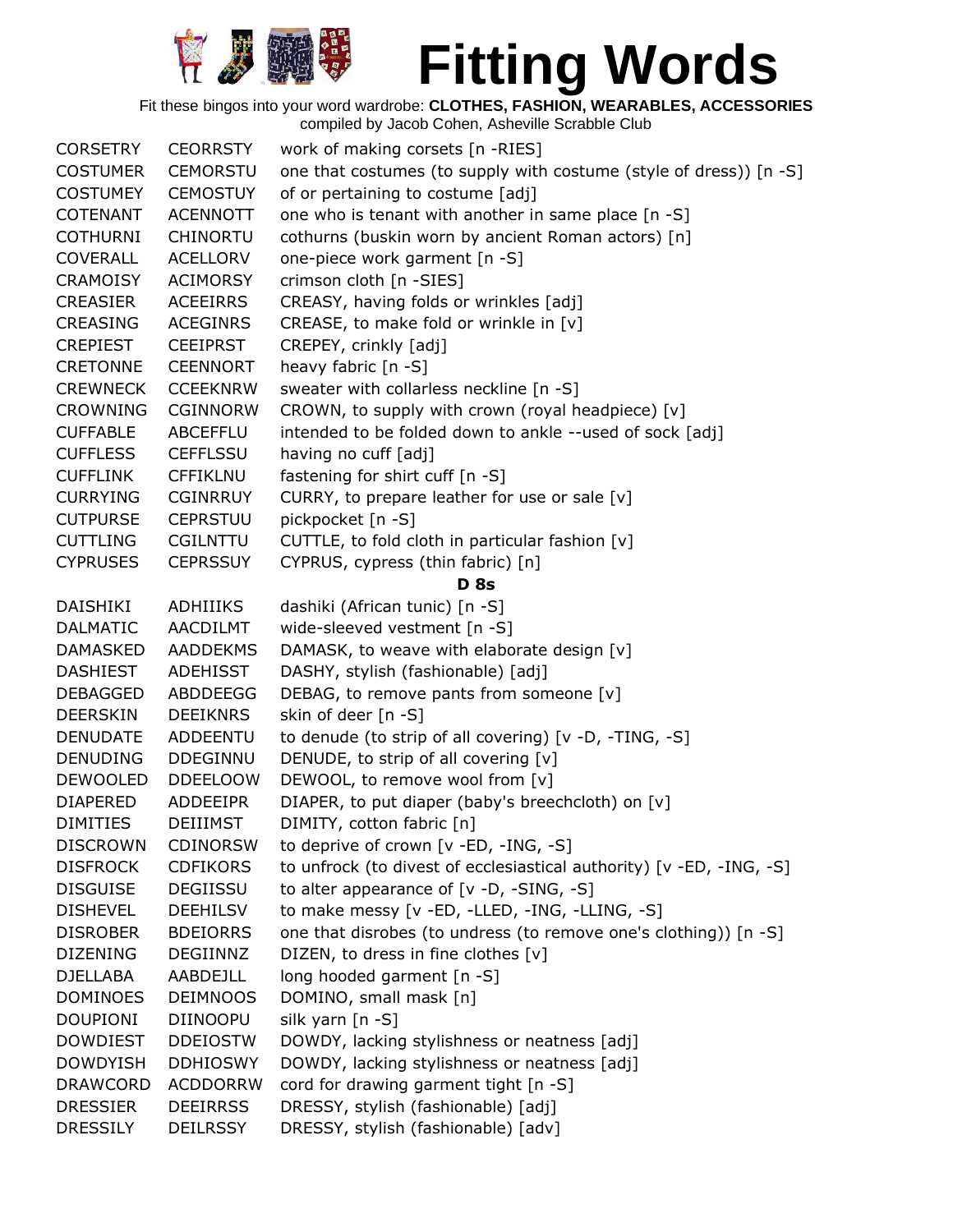

Fit these bingos into your word wardrobe: **CLOTHES, FASHION, WEARABLES, ACCESSORIES**

| <b>DRESSING</b> | <b>DEGINRSS</b> | DRESS, to put clothes on [v]                                                                           |
|-----------------|-----------------|--------------------------------------------------------------------------------------------------------|
| <b>DRILLING</b> | <b>DGIILLNR</b> | heavy twilled cotton fabric [n -S]                                                                     |
| <b>DUBBINED</b> | <b>BBDDEINU</b> | DUBBIN, to apply dubbing to leather [v]                                                                |
| <b>DUNGAREE</b> | ADEEGNRU        | coarse cotton fabric [n -S]                                                                            |
| <b>DUVETINE</b> | <b>DEEINTUV</b> | duvetyn (soft fabric) [n -S]                                                                           |
| <b>DUVETYNE</b> | <b>DEENTUVY</b> | duvetyn (soft fabric) [n -S]                                                                           |
|                 |                 | <b>E</b> 8s                                                                                            |
| <b>EARPHONE</b> | <b>AEEHNOPR</b> | listening device worn over ear [n -S]                                                                  |
| <b>EARPIECE</b> | <b>ACEEEIPR</b> | earphone (listening device worn over ear) [n -S]                                                       |
| <b>ELASTANE</b> | <b>AAEELNST</b> | spandex (synthetic elastic fiber) [n -S]                                                               |
| <b>ELEGANCE</b> | <b>ACEEEGLN</b> | tasteful opulence [n -S]                                                                               |
| <b>ELEGANCY</b> | <b>ACEEGLNY</b> | elegance (tasteful opulence) [n -CIES]                                                                 |
| <b>ENLACING</b> | <b>ACEGILNN</b> | ENLACE, to bind with laces $[v]$                                                                       |
| <b>ENROBING</b> | <b>BEGINNOR</b> | ENROBE, to dress (to put clothes on) [v]                                                               |
| <b>ENSWATHE</b> | <b>AEEHNSTW</b> | to swathe (to wrap in bandages) [v -D, -HING, -S]                                                      |
| <b>EYELETED</b> | <b>DEEEELTY</b> | EYELET, to make small hole in $[v]$                                                                    |
| <b>EYELINER</b> | EEEILNRY        | makeup for eyes [n -S]                                                                                 |
| <b>EYEPATCH</b> | <b>ACEEHPTY</b> | patch worn to protect injured eye [n -ES]                                                              |
| <b>EYESHADE</b> | ADEEEHSY        | visor for shading eyes [n -S]                                                                          |
|                 |                 | <b>F</b> 8s                                                                                            |
| <b>FACEMASK</b> | <b>AACEFKMS</b> | device to shield face [n -S]                                                                           |
| <b>FASHIONY</b> | AFHINOSY        | fashionable, trendy [adj]                                                                              |
| <b>FELTIEST</b> | <b>EEFILSTT</b> | FELTY, resembling cloth made from wool [adj]                                                           |
| <b>FELTLIKE</b> | <b>EEFIKLLT</b> | like cloth made from wool [adj]                                                                        |
| <b>FETTERED</b> | <b>DEEEFRTT</b> | FETTER, to shackle (to confine with metal fastenings placed around wrists or ankles) [v]               |
| <b>FETTERER</b> | <b>EEEFRRTT</b> | one that fetters (to shackle (to confine with metal fastenings placed around wrists or ankles)) [n -S] |
| <b>FIBRANNE</b> | ABEFINNR        | fabric made of spun-rayon yarn [n -S]                                                                  |
| <b>FILATURE</b> | AEFILRTU        | reeling of silk from cocoons [n -S]                                                                    |
| <b>FIMBRIAL</b> | ABFIILMR        | FIMBRIA, fringe or fringe-like structure [adj]                                                         |
| <b>FINESPUN</b> | <b>EFINNPSU</b> | developed with extreme care [adj]                                                                      |
| <b>FLANCARD</b> | <b>AACDFLNR</b> | piece of armor for side of horse [n -S]                                                                |
| <b>FLATIRON</b> | <b>AFILNORT</b> | device for pressing clothes [n -S]                                                                     |
| <b>FLATWASH</b> | <b>AAFHLSTW</b> | flatwork (laundry that can be ironed mechanically) [n -ES]                                             |
| <b>FLATWORK</b> | <b>AFKLORTW</b> | laundry that can be ironed mechanically [n -S]                                                         |
| <b>FLEECIER</b> | <b>CEEEFILR</b> | FLEECY, woolly (consisting of or resembling wool) [adj]                                                |
| <b>FLEECILY</b> | <b>CEEFILLY</b> | FLEECY, woolly (consisting of or resembling wool) [adv]                                                |
| <b>FLEECING</b> | <b>CEEFGILN</b> | FLEECE, to remove coat of wool from [v]                                                                |
| <b>FLOCCOSE</b> | <b>CCEFLOOS</b> | having woolly tufts [adj]                                                                              |
| <b>FLOCKIER</b> | <b>CEFIKLOR</b> | FLOCKY, woolly (consisting of or resembling wool) [adj]                                                |
| <b>FOOFARAW</b> | <b>AAFFOORW</b> | excessive ornamentation [n -S]                                                                         |
| <b>FOOTGEAR</b> | <b>AEFGOORT</b> | footwear (wearing apparel for feet) [n FOOTGEAR]                                                       |
| <b>FOOTWEAR</b> | <b>AEFOORTW</b> | wearing apparel for feet [n FOOTWEAR]                                                                  |
| <b>FRILLERY</b> | EFILLRRY        | arrangement of frills (ornamental ruffled edge) [n -RIES]                                              |
| <b>FRILLIER</b> | <b>EFIILLRR</b> | FRILLY, having frills (ornamental ruffled edge) [adj]                                                  |
| <b>FRILLIES</b> | <b>EFIILLRS</b> | item of women's underwear [n]                                                                          |
| <b>FRILLING</b> | <b>FGIILLNR</b> | FRILL, to provide with frill (ornamental ruffled edge) [v]                                             |
|                 |                 |                                                                                                        |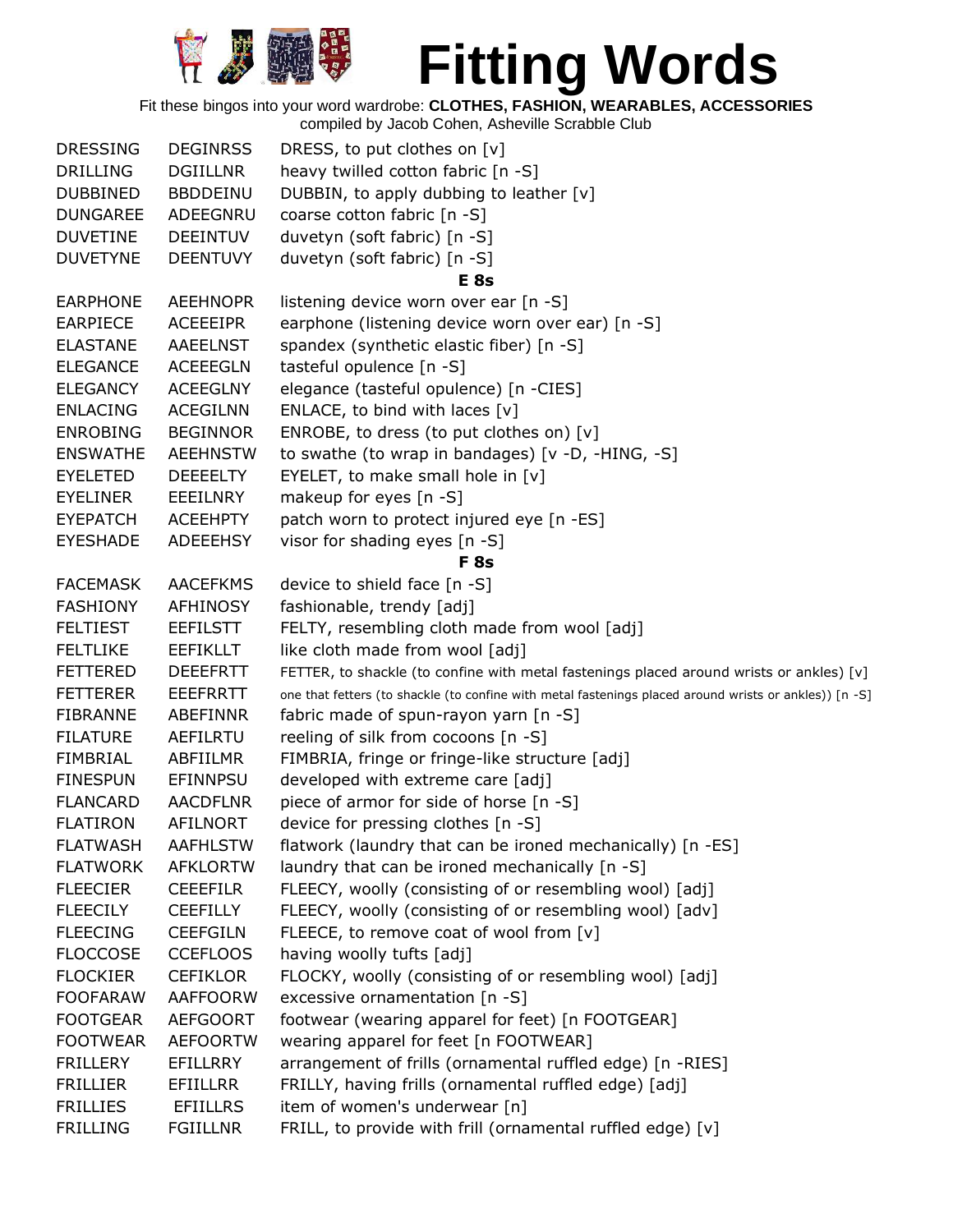

Fit these bingos into your word wardrobe: **CLOTHES, FASHION, WEARABLES, ACCESSORIES**

| <b>FRINGIER</b><br><b>EFGIINRR</b><br>FRINGY, resembling fringe [adj]<br>ornamental border of loose short strips [n -S]<br><b>FRINGING</b><br><b>FGGIINNR</b><br><b>FRIPPERY</b><br>excessive ornamentation [n -RIES]<br>EFIPPRRY<br>frizette (frizzed fringe of hair) [n -S]<br><b>FRISETTE</b><br><b>EEFIRSTT</b><br>FROCK, to clothe in long, loose outer garment [v]<br><b>FROCKING</b><br><b>CFGIKNOR</b><br><b>FROGGING</b><br><b>FGGGINOR</b><br>type of ornamental coat fastener [n -S]<br>decorative band worn across forehead [n -S]<br><b>EFLNORTT</b><br><b>FRONTLET</b><br><b>CEEFIPRU</b><br>item of clothing made out of fur $[n - S]$<br><b>FURPIECE</b><br>business of furrier [n -RIES]<br><b>FURRIERY</b><br>EFIRRRUY<br><b>FURRIEST</b><br><b>EFIRRSTU</b><br>FURRY, covered with fur [adj]<br>G <sub>8s</sub><br>GAITER, covering for lower leg [adj]<br><b>GAITERED</b><br>ADEEGIRT<br>djellaba (long hooded garment) [n -S]<br><b>GALABIEH</b><br>AABEGHIL<br>djellaba (long hooded garment) [n -S]<br><b>GALABIYA</b><br>AAABGILY<br>ornamental braid [n -S]<br><b>GALLOON</b><br>AGLLNOO<br>GALLUS, suspender for trousers [adj]<br><b>GALLUSED</b><br>ADEGLLSU<br><b>GALLUSES</b><br>AEGLLSSU<br>GALLUS, suspender for trousers [n]<br>GALOSH, overshoe (protective outer shoe) [adj]<br><b>GALOSHED</b><br><b>ADEGHLOS</b><br><b>GALOSHES</b><br>GALOSH, overshoe (protective outer shoe) [n]<br><b>AEGHLOSS</b><br>boots worn by horseback riders [n]<br><b>GAMASHES</b><br><b>AAEGHMSS</b><br><b>ABEGMNOS</b><br>medieval coat [n -S]<br><b>GAMBESON</b><br><b>GARBLESS</b><br><b>ABEGLRSS</b><br>being without clothing [adj]<br>GAUNCH, underpants [n]<br><b>GAUNCHES</b><br><b>ACEGHNSU</b><br><b>AEGISTUZ</b><br>GAUZY, resembling gauze (transparent fabric) [adj]<br><b>GAUZIEST</b><br>GIRDLE, to encircle with belt [v]<br><b>GIRDLING</b><br><b>DGGIILNR</b><br><b>GLITZING</b><br>GLITZ, to make flashy in appearance [v]<br><b>GGIILNTZ</b><br><b>GOLOSHES</b><br><b>EGHLOOSS</b><br>GOLOSH, galosh (overshoe (protective outer shoe)) [n] / GOLOSHE, galosh [n]<br><b>GORGETED</b><br><b>DEEGGORT</b><br>GORGET, piece of armor for throat [adj] |
|-------------------------------------------------------------------------------------------------------------------------------------------------------------------------------------------------------------------------------------------------------------------------------------------------------------------------------------------------------------------------------------------------------------------------------------------------------------------------------------------------------------------------------------------------------------------------------------------------------------------------------------------------------------------------------------------------------------------------------------------------------------------------------------------------------------------------------------------------------------------------------------------------------------------------------------------------------------------------------------------------------------------------------------------------------------------------------------------------------------------------------------------------------------------------------------------------------------------------------------------------------------------------------------------------------------------------------------------------------------------------------------------------------------------------------------------------------------------------------------------------------------------------------------------------------------------------------------------------------------------------------------------------------------------------------------------------------------------------------------------------------------------------------------------------------------------------------------------------------------------------------------------------------------------------------------------------------------------------------------------------------------------------------------------------------------------------------------------------------------------------------------------------------------------------------------------|
|                                                                                                                                                                                                                                                                                                                                                                                                                                                                                                                                                                                                                                                                                                                                                                                                                                                                                                                                                                                                                                                                                                                                                                                                                                                                                                                                                                                                                                                                                                                                                                                                                                                                                                                                                                                                                                                                                                                                                                                                                                                                                                                                                                                           |
|                                                                                                                                                                                                                                                                                                                                                                                                                                                                                                                                                                                                                                                                                                                                                                                                                                                                                                                                                                                                                                                                                                                                                                                                                                                                                                                                                                                                                                                                                                                                                                                                                                                                                                                                                                                                                                                                                                                                                                                                                                                                                                                                                                                           |
|                                                                                                                                                                                                                                                                                                                                                                                                                                                                                                                                                                                                                                                                                                                                                                                                                                                                                                                                                                                                                                                                                                                                                                                                                                                                                                                                                                                                                                                                                                                                                                                                                                                                                                                                                                                                                                                                                                                                                                                                                                                                                                                                                                                           |
|                                                                                                                                                                                                                                                                                                                                                                                                                                                                                                                                                                                                                                                                                                                                                                                                                                                                                                                                                                                                                                                                                                                                                                                                                                                                                                                                                                                                                                                                                                                                                                                                                                                                                                                                                                                                                                                                                                                                                                                                                                                                                                                                                                                           |
|                                                                                                                                                                                                                                                                                                                                                                                                                                                                                                                                                                                                                                                                                                                                                                                                                                                                                                                                                                                                                                                                                                                                                                                                                                                                                                                                                                                                                                                                                                                                                                                                                                                                                                                                                                                                                                                                                                                                                                                                                                                                                                                                                                                           |
|                                                                                                                                                                                                                                                                                                                                                                                                                                                                                                                                                                                                                                                                                                                                                                                                                                                                                                                                                                                                                                                                                                                                                                                                                                                                                                                                                                                                                                                                                                                                                                                                                                                                                                                                                                                                                                                                                                                                                                                                                                                                                                                                                                                           |
|                                                                                                                                                                                                                                                                                                                                                                                                                                                                                                                                                                                                                                                                                                                                                                                                                                                                                                                                                                                                                                                                                                                                                                                                                                                                                                                                                                                                                                                                                                                                                                                                                                                                                                                                                                                                                                                                                                                                                                                                                                                                                                                                                                                           |
|                                                                                                                                                                                                                                                                                                                                                                                                                                                                                                                                                                                                                                                                                                                                                                                                                                                                                                                                                                                                                                                                                                                                                                                                                                                                                                                                                                                                                                                                                                                                                                                                                                                                                                                                                                                                                                                                                                                                                                                                                                                                                                                                                                                           |
|                                                                                                                                                                                                                                                                                                                                                                                                                                                                                                                                                                                                                                                                                                                                                                                                                                                                                                                                                                                                                                                                                                                                                                                                                                                                                                                                                                                                                                                                                                                                                                                                                                                                                                                                                                                                                                                                                                                                                                                                                                                                                                                                                                                           |
|                                                                                                                                                                                                                                                                                                                                                                                                                                                                                                                                                                                                                                                                                                                                                                                                                                                                                                                                                                                                                                                                                                                                                                                                                                                                                                                                                                                                                                                                                                                                                                                                                                                                                                                                                                                                                                                                                                                                                                                                                                                                                                                                                                                           |
|                                                                                                                                                                                                                                                                                                                                                                                                                                                                                                                                                                                                                                                                                                                                                                                                                                                                                                                                                                                                                                                                                                                                                                                                                                                                                                                                                                                                                                                                                                                                                                                                                                                                                                                                                                                                                                                                                                                                                                                                                                                                                                                                                                                           |
|                                                                                                                                                                                                                                                                                                                                                                                                                                                                                                                                                                                                                                                                                                                                                                                                                                                                                                                                                                                                                                                                                                                                                                                                                                                                                                                                                                                                                                                                                                                                                                                                                                                                                                                                                                                                                                                                                                                                                                                                                                                                                                                                                                                           |
|                                                                                                                                                                                                                                                                                                                                                                                                                                                                                                                                                                                                                                                                                                                                                                                                                                                                                                                                                                                                                                                                                                                                                                                                                                                                                                                                                                                                                                                                                                                                                                                                                                                                                                                                                                                                                                                                                                                                                                                                                                                                                                                                                                                           |
|                                                                                                                                                                                                                                                                                                                                                                                                                                                                                                                                                                                                                                                                                                                                                                                                                                                                                                                                                                                                                                                                                                                                                                                                                                                                                                                                                                                                                                                                                                                                                                                                                                                                                                                                                                                                                                                                                                                                                                                                                                                                                                                                                                                           |
|                                                                                                                                                                                                                                                                                                                                                                                                                                                                                                                                                                                                                                                                                                                                                                                                                                                                                                                                                                                                                                                                                                                                                                                                                                                                                                                                                                                                                                                                                                                                                                                                                                                                                                                                                                                                                                                                                                                                                                                                                                                                                                                                                                                           |
|                                                                                                                                                                                                                                                                                                                                                                                                                                                                                                                                                                                                                                                                                                                                                                                                                                                                                                                                                                                                                                                                                                                                                                                                                                                                                                                                                                                                                                                                                                                                                                                                                                                                                                                                                                                                                                                                                                                                                                                                                                                                                                                                                                                           |
|                                                                                                                                                                                                                                                                                                                                                                                                                                                                                                                                                                                                                                                                                                                                                                                                                                                                                                                                                                                                                                                                                                                                                                                                                                                                                                                                                                                                                                                                                                                                                                                                                                                                                                                                                                                                                                                                                                                                                                                                                                                                                                                                                                                           |
|                                                                                                                                                                                                                                                                                                                                                                                                                                                                                                                                                                                                                                                                                                                                                                                                                                                                                                                                                                                                                                                                                                                                                                                                                                                                                                                                                                                                                                                                                                                                                                                                                                                                                                                                                                                                                                                                                                                                                                                                                                                                                                                                                                                           |
|                                                                                                                                                                                                                                                                                                                                                                                                                                                                                                                                                                                                                                                                                                                                                                                                                                                                                                                                                                                                                                                                                                                                                                                                                                                                                                                                                                                                                                                                                                                                                                                                                                                                                                                                                                                                                                                                                                                                                                                                                                                                                                                                                                                           |
|                                                                                                                                                                                                                                                                                                                                                                                                                                                                                                                                                                                                                                                                                                                                                                                                                                                                                                                                                                                                                                                                                                                                                                                                                                                                                                                                                                                                                                                                                                                                                                                                                                                                                                                                                                                                                                                                                                                                                                                                                                                                                                                                                                                           |
|                                                                                                                                                                                                                                                                                                                                                                                                                                                                                                                                                                                                                                                                                                                                                                                                                                                                                                                                                                                                                                                                                                                                                                                                                                                                                                                                                                                                                                                                                                                                                                                                                                                                                                                                                                                                                                                                                                                                                                                                                                                                                                                                                                                           |
|                                                                                                                                                                                                                                                                                                                                                                                                                                                                                                                                                                                                                                                                                                                                                                                                                                                                                                                                                                                                                                                                                                                                                                                                                                                                                                                                                                                                                                                                                                                                                                                                                                                                                                                                                                                                                                                                                                                                                                                                                                                                                                                                                                                           |
|                                                                                                                                                                                                                                                                                                                                                                                                                                                                                                                                                                                                                                                                                                                                                                                                                                                                                                                                                                                                                                                                                                                                                                                                                                                                                                                                                                                                                                                                                                                                                                                                                                                                                                                                                                                                                                                                                                                                                                                                                                                                                                                                                                                           |
|                                                                                                                                                                                                                                                                                                                                                                                                                                                                                                                                                                                                                                                                                                                                                                                                                                                                                                                                                                                                                                                                                                                                                                                                                                                                                                                                                                                                                                                                                                                                                                                                                                                                                                                                                                                                                                                                                                                                                                                                                                                                                                                                                                                           |
|                                                                                                                                                                                                                                                                                                                                                                                                                                                                                                                                                                                                                                                                                                                                                                                                                                                                                                                                                                                                                                                                                                                                                                                                                                                                                                                                                                                                                                                                                                                                                                                                                                                                                                                                                                                                                                                                                                                                                                                                                                                                                                                                                                                           |
|                                                                                                                                                                                                                                                                                                                                                                                                                                                                                                                                                                                                                                                                                                                                                                                                                                                                                                                                                                                                                                                                                                                                                                                                                                                                                                                                                                                                                                                                                                                                                                                                                                                                                                                                                                                                                                                                                                                                                                                                                                                                                                                                                                                           |
|                                                                                                                                                                                                                                                                                                                                                                                                                                                                                                                                                                                                                                                                                                                                                                                                                                                                                                                                                                                                                                                                                                                                                                                                                                                                                                                                                                                                                                                                                                                                                                                                                                                                                                                                                                                                                                                                                                                                                                                                                                                                                                                                                                                           |
|                                                                                                                                                                                                                                                                                                                                                                                                                                                                                                                                                                                                                                                                                                                                                                                                                                                                                                                                                                                                                                                                                                                                                                                                                                                                                                                                                                                                                                                                                                                                                                                                                                                                                                                                                                                                                                                                                                                                                                                                                                                                                                                                                                                           |
| underpants [n]<br><b>GOTCHIES</b><br><b>CEGHIOST</b>                                                                                                                                                                                                                                                                                                                                                                                                                                                                                                                                                                                                                                                                                                                                                                                                                                                                                                                                                                                                                                                                                                                                                                                                                                                                                                                                                                                                                                                                                                                                                                                                                                                                                                                                                                                                                                                                                                                                                                                                                                                                                                                                      |
| huarache (flat-heeled sandal) [n -S]<br><b>GUARACHE</b><br>AACEGHRU                                                                                                                                                                                                                                                                                                                                                                                                                                                                                                                                                                                                                                                                                                                                                                                                                                                                                                                                                                                                                                                                                                                                                                                                                                                                                                                                                                                                                                                                                                                                                                                                                                                                                                                                                                                                                                                                                                                                                                                                                                                                                                                       |
| woolen shirt [n -SEYS]<br><b>GUERNSEY</b><br><b>EEGNRSUY</b>                                                                                                                                                                                                                                                                                                                                                                                                                                                                                                                                                                                                                                                                                                                                                                                                                                                                                                                                                                                                                                                                                                                                                                                                                                                                                                                                                                                                                                                                                                                                                                                                                                                                                                                                                                                                                                                                                                                                                                                                                                                                                                                              |
| <b>GUSSETED</b><br>GUSSET, to furnish with reinforcing piece of material [v]<br><b>DEEGSSTU</b>                                                                                                                                                                                                                                                                                                                                                                                                                                                                                                                                                                                                                                                                                                                                                                                                                                                                                                                                                                                                                                                                                                                                                                                                                                                                                                                                                                                                                                                                                                                                                                                                                                                                                                                                                                                                                                                                                                                                                                                                                                                                                           |
| <b>GGINSSUY</b><br>GUSSIE, to gussy (to dress up in fine or showy clothes) [v] / GUSSY [v]<br><b>GUSSYING</b>                                                                                                                                                                                                                                                                                                                                                                                                                                                                                                                                                                                                                                                                                                                                                                                                                                                                                                                                                                                                                                                                                                                                                                                                                                                                                                                                                                                                                                                                                                                                                                                                                                                                                                                                                                                                                                                                                                                                                                                                                                                                             |
| <b>H</b> 8s                                                                                                                                                                                                                                                                                                                                                                                                                                                                                                                                                                                                                                                                                                                                                                                                                                                                                                                                                                                                                                                                                                                                                                                                                                                                                                                                                                                                                                                                                                                                                                                                                                                                                                                                                                                                                                                                                                                                                                                                                                                                                                                                                                               |
| <b>HABITING</b><br>ABGHIINT<br>HABIT, to clothe or dress [v]                                                                                                                                                                                                                                                                                                                                                                                                                                                                                                                                                                                                                                                                                                                                                                                                                                                                                                                                                                                                                                                                                                                                                                                                                                                                                                                                                                                                                                                                                                                                                                                                                                                                                                                                                                                                                                                                                                                                                                                                                                                                                                                              |
| headband (band worn on head) [n -S]<br>HAIRBAND<br><b>AABDHINR</b>                                                                                                                                                                                                                                                                                                                                                                                                                                                                                                                                                                                                                                                                                                                                                                                                                                                                                                                                                                                                                                                                                                                                                                                                                                                                                                                                                                                                                                                                                                                                                                                                                                                                                                                                                                                                                                                                                                                                                                                                                                                                                                                        |
| to fetter with restraining cuffs [v -ED, -ING, -S]<br><b>HANDCUFF</b><br><b>ACDFFHNU</b>                                                                                                                                                                                                                                                                                                                                                                                                                                                                                                                                                                                                                                                                                                                                                                                                                                                                                                                                                                                                                                                                                                                                                                                                                                                                                                                                                                                                                                                                                                                                                                                                                                                                                                                                                                                                                                                                                                                                                                                                                                                                                                  |
| manually operated loom [n -S]<br><b>HANDLOOM</b><br><b>ADHLMNOO</b>                                                                                                                                                                                                                                                                                                                                                                                                                                                                                                                                                                                                                                                                                                                                                                                                                                                                                                                                                                                                                                                                                                                                                                                                                                                                                                                                                                                                                                                                                                                                                                                                                                                                                                                                                                                                                                                                                                                                                                                                                                                                                                                       |
| <b>AADEHMNS</b><br>made by hand [adj]<br><b>HANDMADE</b>                                                                                                                                                                                                                                                                                                                                                                                                                                                                                                                                                                                                                                                                                                                                                                                                                                                                                                                                                                                                                                                                                                                                                                                                                                                                                                                                                                                                                                                                                                                                                                                                                                                                                                                                                                                                                                                                                                                                                                                                                                                                                                                                  |
| sewn by hand [adj]<br><b>HANDSEWN</b><br><b>ADEHNNSW</b>                                                                                                                                                                                                                                                                                                                                                                                                                                                                                                                                                                                                                                                                                                                                                                                                                                                                                                                                                                                                                                                                                                                                                                                                                                                                                                                                                                                                                                                                                                                                                                                                                                                                                                                                                                                                                                                                                                                                                                                                                                                                                                                                  |
| HATBOX, box for hat [n]<br><b>HATBOXES</b><br><b>ABEHOSTX</b>                                                                                                                                                                                                                                                                                                                                                                                                                                                                                                                                                                                                                                                                                                                                                                                                                                                                                                                                                                                                                                                                                                                                                                                                                                                                                                                                                                                                                                                                                                                                                                                                                                                                                                                                                                                                                                                                                                                                                                                                                                                                                                                             |
| <b>HATCHECK</b><br><b>ACCEHHKT</b><br>room for temporary keeping of hats [n -S]                                                                                                                                                                                                                                                                                                                                                                                                                                                                                                                                                                                                                                                                                                                                                                                                                                                                                                                                                                                                                                                                                                                                                                                                                                                                                                                                                                                                                                                                                                                                                                                                                                                                                                                                                                                                                                                                                                                                                                                                                                                                                                           |
| <b>HATMAKER</b><br><b>AAEHKMRT</b><br>one that makes hats [n -S]                                                                                                                                                                                                                                                                                                                                                                                                                                                                                                                                                                                                                                                                                                                                                                                                                                                                                                                                                                                                                                                                                                                                                                                                                                                                                                                                                                                                                                                                                                                                                                                                                                                                                                                                                                                                                                                                                                                                                                                                                                                                                                                          |
| covering for cap [n -S]<br><b>HAVELOCK</b><br><b>ACEHKLOV</b>                                                                                                                                                                                                                                                                                                                                                                                                                                                                                                                                                                                                                                                                                                                                                                                                                                                                                                                                                                                                                                                                                                                                                                                                                                                                                                                                                                                                                                                                                                                                                                                                                                                                                                                                                                                                                                                                                                                                                                                                                                                                                                                             |
| band worn on head [n -S]<br><b>HEADBAND</b><br><b>AABDDEHN</b>                                                                                                                                                                                                                                                                                                                                                                                                                                                                                                                                                                                                                                                                                                                                                                                                                                                                                                                                                                                                                                                                                                                                                                                                                                                                                                                                                                                                                                                                                                                                                                                                                                                                                                                                                                                                                                                                                                                                                                                                                                                                                                                            |
| covering for head [n HEADGEAR]<br><b>HEADGEAR</b><br>AADEEGHR                                                                                                                                                                                                                                                                                                                                                                                                                                                                                                                                                                                                                                                                                                                                                                                                                                                                                                                                                                                                                                                                                                                                                                                                                                                                                                                                                                                                                                                                                                                                                                                                                                                                                                                                                                                                                                                                                                                                                                                                                                                                                                                             |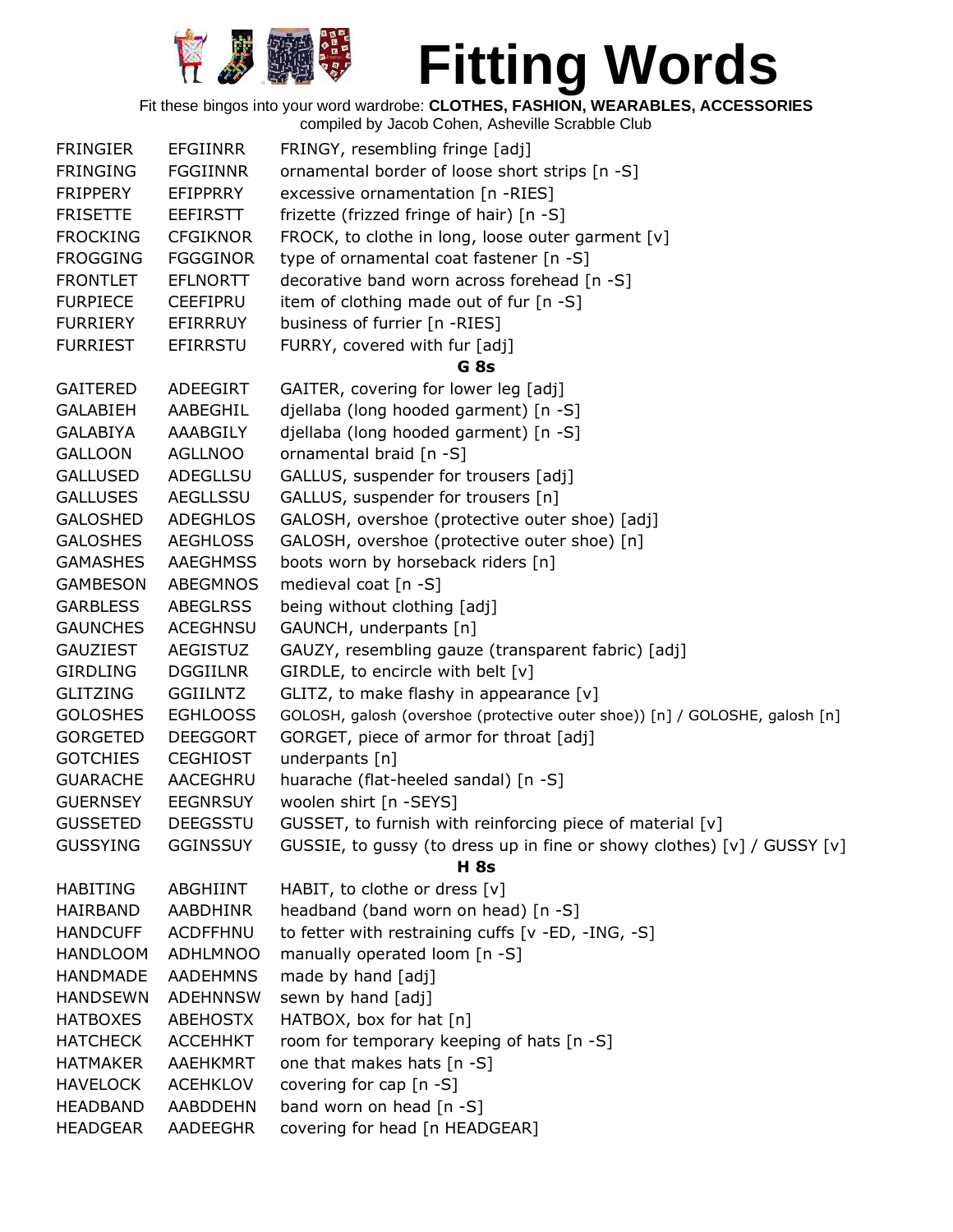

Fit these bingos into your word wardrobe: **CLOTHES, FASHION, WEARABLES, ACCESSORIES**

| <b>HEELLESS</b> | <b>EEEHLLSS</b> | lacking heels [adj]                                                            |
|-----------------|-----------------|--------------------------------------------------------------------------------|
| <b>HELMETED</b> | <b>DEEEHLMT</b> | HELMET, to supply with helmet (protective covering for head) [v]               |
| <b>HIMATION</b> | AHIIMNOT        | loose outer garment [n -S or -IA]                                              |
| <b>HOMESPUN</b> | <b>EHMNOPSU</b> | loosely woven fabric [n -S]                                                    |
| <b>HOODLESS</b> | <b>DEHLOOSS</b> | lacking hood [adj]                                                             |
| <b>HOODLIKE</b> | <b>DEHIKLOO</b> | resembling hood [adj]                                                          |
| <b>HOSELIKE</b> | <b>EEHIKLOS</b> | resembling hose (stockings or socks) [adj]                                     |
| <b>HUARACHE</b> | AACEHHRU        | flat-heeled sandal [n -S]                                                      |
| <b>HUARACHO</b> | AACHHORU        | huarache (flat-heeled sandal) [n -S]                                           |
| <b>HUIPILES</b> | <b>EHIILPSU</b> | HUIPIL, embroidered blouse or dress of Mexico [n]                              |
|                 |                 | I 8s                                                                           |
|                 |                 | <b>J</b> 8s                                                                    |
| <b>JACKBOOT</b> | <b>ABCJKOOT</b> | heavy boot [n -S]                                                              |
| <b>JACKETED</b> | <b>ACDEEJKT</b> | JACKET, to provide with jacket (short coat) [v]                                |
| <b>JACQUARD</b> | AACDJQRU        | fabric of intricate weave [n -S]                                               |
| <b>JERSEYED</b> | <b>DEEEJRSY</b> | JERSEY, close-fitting knitted shirt [adj]                                      |
| <b>JEWELING</b> | EEGJILNW        | JEWEL, to adorn or equip with jewels (precious stones) [v]                     |
| <b>JEWELLED</b> | <b>DEEEJLLW</b> | JEWEL, to adorn or equip with jewels (precious stones) [v]                     |
| <b>JEWELLER</b> | EEEJLLRW        | jeweler (dealer or maker of jewelry) [n -S]                                    |
| <b>JUMPSUIT</b> | <b>IJMPSTUU</b> | one-piece garment [n -S]                                                       |
|                 |                 | K <sub>8s</sub>                                                                |
| <b>KAFFIYAH</b> | AAFFHIKY        | kaffiyeh (large, square kerchief) [n -S]                                       |
| <b>KAFFIYEH</b> | <b>AEFFHIKY</b> | large, square kerchief [n -S]                                                  |
| <b>KALYPTRA</b> | <b>AAKLPRTY</b> | thin veil [n -S]                                                               |
| <b>KAMEEZES</b> | AEEEKMSZ        | KAMEEZ, long tunic worn by some people of India [n]                            |
| <b>KAROSSES</b> | <b>AEKORSSS</b> | KAROSS, African garment [n]                                                    |
| <b>KEFFIYAH</b> | <b>AEFFHIKY</b> | kaffiyeh (large, square kerchief) [n -S]                                       |
| <b>KEFFIYEH</b> | <b>EEFFHIKY</b> | kaffiyeh (large, square kerchief) [n -S]                                       |
| <b>KERCHIEF</b> | <b>CEEFHIKR</b> | cloth worn as head covering [n -S or -EVES]                                    |
| <b>KILTLIKE</b> | <b>EIIKKLLT</b> | resembling kilt [adj]                                                          |
| KIMONOED        | <b>DEIKMNOO</b> | KIMONO, loose robe [adj]                                                       |
| <b>KNAPSACK</b> | <b>AACKKNPS</b> | bag carried on back [n -S]                                                     |
| <b>KNEESOCK</b> | <b>CEEKKNOS</b> | sock reaching up to knee [n -S]                                                |
| <b>KNICKERS</b> | <b>CEIKKNRS</b> | loose-fitting pants gathered at knee [n]                                       |
| KNITTING        | <b>GIIKNNTT</b> | work done by knitter [n -S]                                                    |
| <b>KNITWEAR</b> | <b>AEIKNRTW</b> | knitted clothing [n KNITWEAR]                                                  |
| <b>KNOTTING</b> | <b>GIKNNOTT</b> | fringe made of knotted threads [n -S]                                          |
|                 |                 | <b>L</b> 8s                                                                    |
| <b>LACELESS</b> | <b>ACEELLSS</b> | lacking lace [adj]                                                             |
| <b>LACELIKE</b> | <b>ACEEIKLL</b> | resembling lace [adj]                                                          |
| <b>LACEWORK</b> | <b>ACEKLORW</b> | delicate openwork fabric [n -S]                                                |
| <b>LACINESS</b> | <b>ACEILNSS</b> | quality of being lacy (resembling lacework (delicate openwork fabric)) [n -ES] |
| LANOSITY        | <b>AILNOSTY</b> | state of being lanose (lanate (covered with wool)) [n -TIES]                   |
| LAPELLED        | <b>ADEELLLP</b> | LAPEL, extension of collar of garment [adj]                                    |
| <b>LAPPETED</b> | <b>ADEELPPT</b> | LAPPET, decorative flap on garment [adj]                                       |
| LARRIGAN        | AAGILNRR        | larigan (leather boot) [n -S]                                                  |
|                 |                 |                                                                                |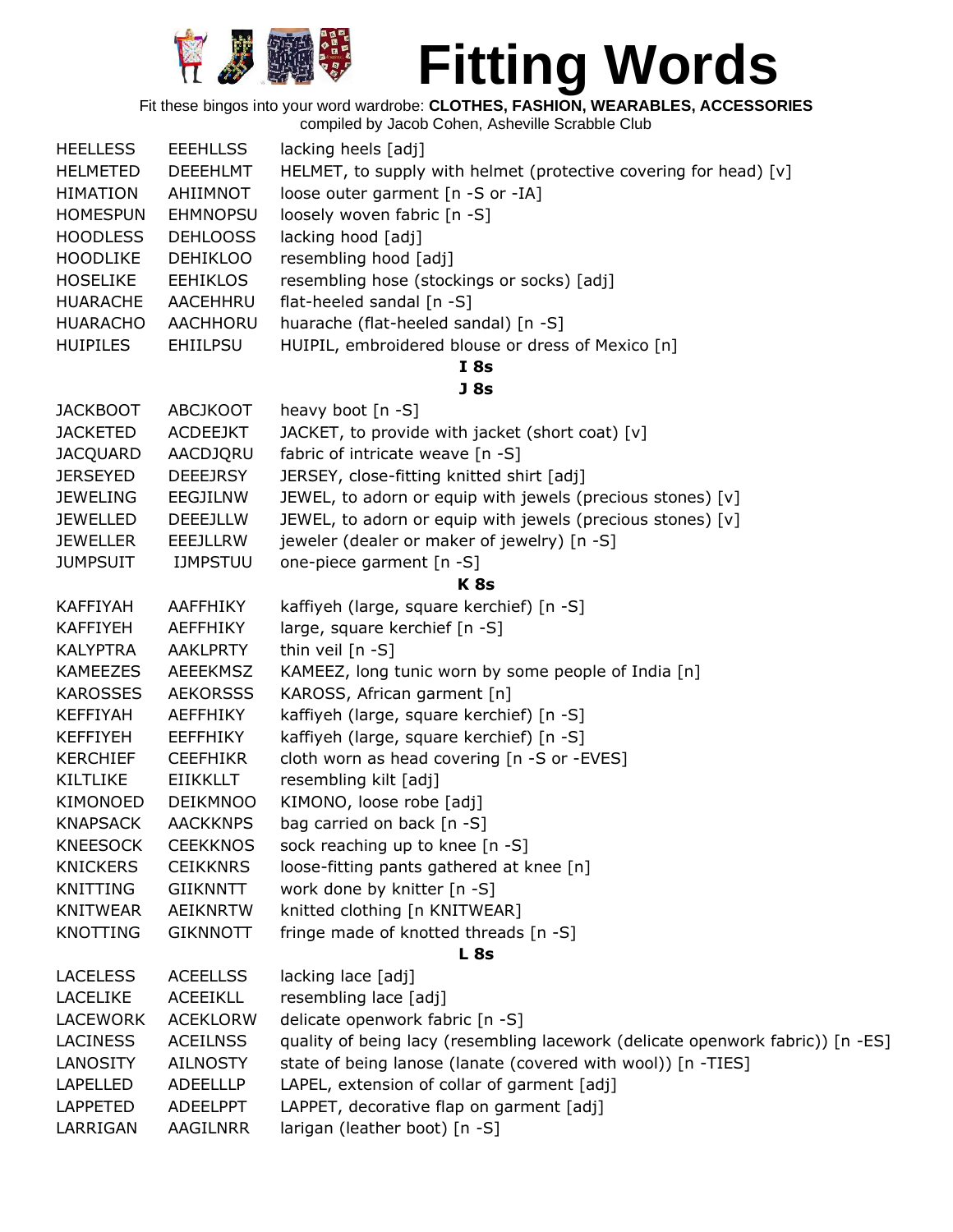

Fit these bingos into your word wardrobe: **CLOTHES, FASHION, WEARABLES, ACCESSORIES**

| LAVALAVA        | AAAALLVV        | Polynesian garment [n -S]                                                      |
|-----------------|-----------------|--------------------------------------------------------------------------------|
| LAVALIER        | AAEILLRV        | pendant worn on chain around neck [n -S]                                       |
| <b>LEATHERN</b> | <b>AEEHLNRT</b> | made of leather [adj]                                                          |
| <b>LEATHERY</b> | <b>AEEHLRTY</b> | resembling leather [adj]                                                       |
| <b>LIFEBELT</b> | <b>BEEFILLT</b> | life preserver shaped like belt [n -S]                                         |
| LINGERIE        | <b>EEGIILNR</b> | women's underwear [n -S]                                                       |
| <b>LINTIEST</b> | <b>EIILNSTT</b> | LINTY, covered with lint [adj]                                                 |
| <b>LINTLESS</b> | <b>EILLNSST</b> | free from lint [adj]                                                           |
| <b>LIPGLOSS</b> | <b>GILLOPSS</b> | cosmetic for making lips glossy [n -ES]                                        |
| <b>LIPLINER</b> | <b>EIILLNPR</b> | cosmetic applied to outline lips [n -S]                                        |
| <b>LIPSTICK</b> | <b>CIIKLPST</b> | cosmetic used to color lips [n -S]                                             |
| LIRIPIPE        | EIIILPPR        | long scarf $[n -S]$                                                            |
| LIVERIED        | <b>DEEIILRV</b> | wearing livery (uniform worn by servants) [adj]                                |
| <b>LIVERIES</b> | <b>EEIILRSV</b> | LIVERY, uniform worn by servants [n]                                           |
| <b>LOCKRAM</b>  | <b>ACKLMOR</b>  | coarse, linen fabric [n -S]                                                    |
| <b>LUSTRINE</b> | <b>EILNRSTU</b> | lustring (glossy silk fabric) [n -S]                                           |
| <b>LUSTRING</b> | <b>GILNRSTU</b> | glossy silk fabric [n -S] / LUSTRE, to luster (to make or become lustrous) [v] |
|                 |                 | <b>M</b> 8s                                                                    |
| <b>MACKINAW</b> | AACIKMNW        | woolen fabric [n -S]                                                           |
| <b>MADRASES</b> | <b>AADEMRSS</b> | MADRAS, cotton fabric [n]                                                      |
| <b>MAILLESS</b> | <b>AEILLMSS</b> | having no armor [adj]                                                          |
| <b>MAKEOVER</b> | AEEKOMRV        | changing of appearance [n -S]                                                  |
| MANTILLA        | AAILLMNT        | woman's scarf [n -S]                                                           |
| <b>MANTLING</b> | <b>AGILMNNT</b> | MANTLE, to cloak (to conceal (to keep from sight or discovery)) [v]            |
| <b>MAROCAIN</b> | AACIMNOR        | light crinkled fabric [n -S]                                                   |
| <b>MASKABLE</b> | <b>AABEKLMS</b> | MASK, to cover with mask (covering used to disguise face) [adj]                |
| <b>MASKLIKE</b> | <b>AEIKKLMS</b> | suggestive of mask [adj]                                                       |
| MAXICOAT        | AACIMOTX        | long coat $[n - S]$                                                            |
| <b>MENSWEAR</b> | <b>AEEMNSRW</b> | clothing for men [n MENSWEAR]                                                  |
| <b>METALLIC</b> | <b>ACEILLMT</b> | fabric or yarn made of or coated with metal [n -S]                             |
| MILLINER        | EIILLMNR        | one who makes or sells women's hats [n -S]                                     |
| <b>MISALTER</b> | <b>AEILMRST</b> | to alter wrongly [v -ED, -ING, -S]                                             |
| <b>MISPATCH</b> | <b>ACHIMPST</b> | to patch badly [v -ED, -ING, -ES]                                              |
| MITTENED        | <b>DEEIMNTT</b> | MITTEN, type of covering for hand [adj]                                        |
| <b>MOCCASIN</b> | <b>ACCIMNOS</b> | type of shoe (covering for foot) [n -S]                                        |
| MODISHLY        | <b>DHILMOSY</b> | MODISH, stylish (fashionable) [adv]                                            |
| <b>MOLESKIN</b> | <b>EIKLMNOS</b> | cotton fabric [n -S]                                                           |
| MONOKINI        | <b>IIKMNNOO</b> | lower half of bikini [n -S]                                                    |
| <b>MOQUETTE</b> | EEMOQTTU        | woolen fabric [n -S]                                                           |
| <b>MOUCHOIR</b> | CHIMOORU        | small handkerchief [n -S]                                                      |
| MOZZETTA        | AEMOTTZZ        | hooded cape worn by bishops [n -S or -TE]                                      |
| <b>MUCKLUCK</b> | <b>CCKKLMUU</b> | mukluk (soft boot worn by Inuits) [n -S]                                       |
| <b>MUSLINED</b> | DEILMNSU        | MUSLIN, cotton fabric [adj]                                                    |
|                 |                 | <b>N</b> 8s                                                                    |
| <b>NAINSOOK</b> | <b>AIKNNOOS</b> | cotton fabric [n -S]                                                           |
| <b>NAKEDEST</b> | <b>ADEEKNST</b> | NAKED, being without clothing or covering [adj]                                |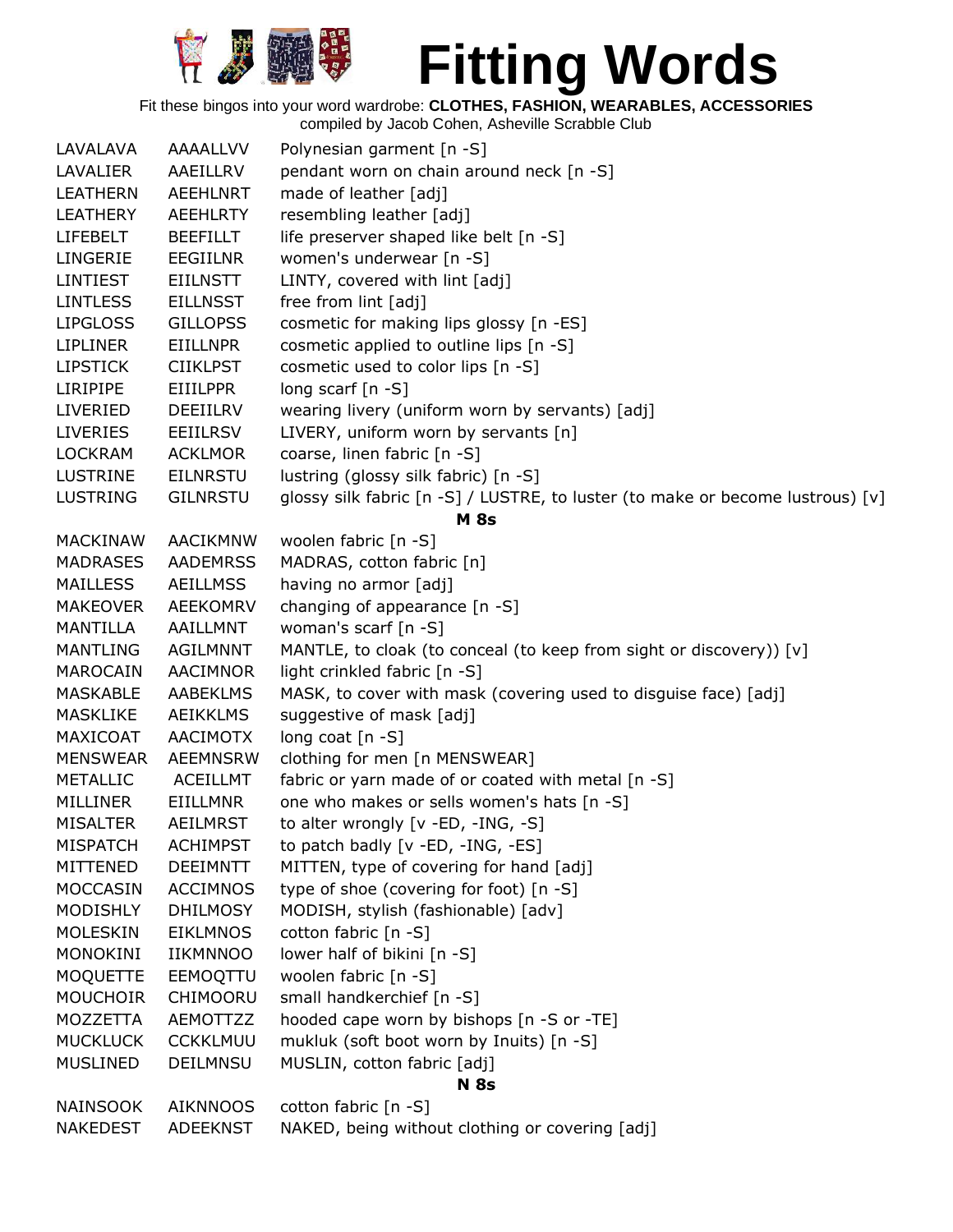

Fit these bingos into your word wardrobe: **CLOTHES, FASHION, WEARABLES, ACCESSORIES**

| <b>NAMETAPE</b> | <b>AAEEMNPT</b> | tape bearing one's name worn for identification [n -S]                              |
|-----------------|-----------------|-------------------------------------------------------------------------------------|
| NATTIEST        | AEINSTTT        | NATTY, neatly dressed [adj]                                                         |
| <b>NATURISM</b> | AIMNRSTU        | nudism (practice of going nude) [n -S]                                              |
| <b>NATURIST</b> | AINRSTTU        | nudist (advocate of nudism) [n -S]                                                  |
| <b>NECKBAND</b> | <b>ABCDEKNN</b> | band worn around neck [n -S]                                                        |
| <b>NECKLINE</b> | <b>CEEIKLNN</b> | line formed by neck opening of garment [n -S]                                       |
| <b>NECKWEAR</b> | <b>ACEEKNRW</b> | something that is worn around neck [n NECKWEAR]                                     |
| <b>NEEDLING</b> | <b>DEEGILNN</b> | act of one who needles (to sew with slender, pointed instrument) [n -S]             |
| <b>NEGLIGEE</b> | EEEGGILN        | woman's dressing gown [n -S]                                                        |
| <b>NIGHTCAP</b> | <b>ACGHINPT</b> | cap worn to bed [n -S]                                                              |
| <b>NONCLING</b> | CGILNNNO        | not clinging (to adhere closely) [adj]                                              |
| <b>NONWOVEN</b> | <b>ENNNOOVW</b> | fabric not made by weaving [n -S]                                                   |
| <b>NOTECASE</b> | <b>ACEENOST</b> | billfold (wallet (flat folding case)) [n -S]                                        |
| <b>NUDENESS</b> | <b>DEENNSSU</b> | nudity (state of being nude (being without clothing or covering)) [n -ES]           |
| <b>NUDITIES</b> | DEIINSTU        | NUDITY, state of being nude (being without clothing or covering) [n]                |
|                 |                 | <b>O</b> 8s                                                                         |
| <b>OILCLOTH</b> | <b>CHILLOOT</b> | waterproof fabric [n -S]                                                            |
| ORGANDIE        | ADEGINOR        | organdy (cotton fabric) [n -S]                                                      |
| ORNATELY        | <b>AELNORTY</b> | ORNATE, elaborately or excessively ornamented [adv]                                 |
| <b>ORTHOSIS</b> | <b>HIOORSST</b> | orthotic (brace for weak joints or muscles) [n -SES]                                |
| <b>OSNABURG</b> | <b>ABGNORSU</b> | cotton fabric [n -S]                                                                |
| <b>OUTDRESS</b> | <b>DEORSSTU</b> | to surpass in dressing [v -ED, -ING, -ES]                                           |
| <b>OVERBOOT</b> | <b>BEOOORTV</b> | boot worn over shoe or another boot [n -S]                                          |
| <b>OVERCOAT</b> | <b>ACEOORTV</b> | warm coat worn over indoor clothing [n -S]                                          |
| <b>OVERHAND</b> | ADEHNORV        | to sew with short, vertical stitches [v -ED, -ING, -S]                              |
| <b>OVERSHOE</b> | <b>EEHOORSV</b> | protective outer shoe [n -S]                                                        |
| <b>OVERSHOT</b> | <b>EHOORSTV</b> | type of fabric weave [n -S]                                                         |
| <b>OVERTRIM</b> | <b>EIMORRTV</b> | to trim too much [v -MMED, -MMING, -S]                                              |
|                 |                 | <b>P</b> 8s                                                                         |
| <b>PACKSACK</b> | <b>AACCKKPS</b> | carrying bag to be worn on back [n -S]                                              |
| <b>PADUASOY</b> | <b>AADOPSUY</b> | strong silk fabric [n -S]                                                           |
| PAJAMAED        | AAADEJMP        | wearing pajamas [adj]                                                               |
| <b>PALAZZOS</b> | <b>AALOPSZZ</b> | wide-legged pants for women [n -S]                                                  |
| <b>PALLETTE</b> | <b>AEELLPTT</b> | piece of armor protecting armpit [n -S]                                             |
| <b>PANTALET</b> | <b>AAELNPTT</b> | long underpants trimmed with ruffles [n -S]                                         |
| <b>PANTOFLE</b> | <b>AEFLNOPT</b> | slipper (light, low shoe) [n -S]                                                    |
| <b>PANTSUIT</b> | <b>AINPSTTU</b> | type of woman's suit [n -S]                                                         |
| <b>PARAMENT</b> | <b>AAEMNPRT</b> | ornamental vestment [n -S or -A]                                                    |
| <b>PARFLESH</b> | <b>AEFHLPRS</b> | rawhide soaked in lye to remove hair and dried [n -ES]                              |
| PASHMINA        | AAHIMNPS        | wool obtained from Himalayan goats [n -S]                                           |
| <b>PATTENED</b> | <b>ADEENPTT</b> | PATTEN, shoe having thick wooden sole [adj]                                         |
| PAULDRON        | ADLNOPRU        | piece of armor for shoulder [n -S]                                                  |
| PEARLIER        | AEEILPRR        | PEARLY, resembling pearl [adj]                                                      |
| PEARLING        | <b>AEGILNPR</b> | PEARL, to adorn with pearls (smooth, rounded masses formed in certain mollusks) [v] |
| PEASECOD        | <b>ACDEOPS</b>  | pea pod (fashion imitating shape) [n -S]                                            |
| <b>PECTORAL</b> | <b>ACELOPRT</b> | something worn on breast [n -S]                                                     |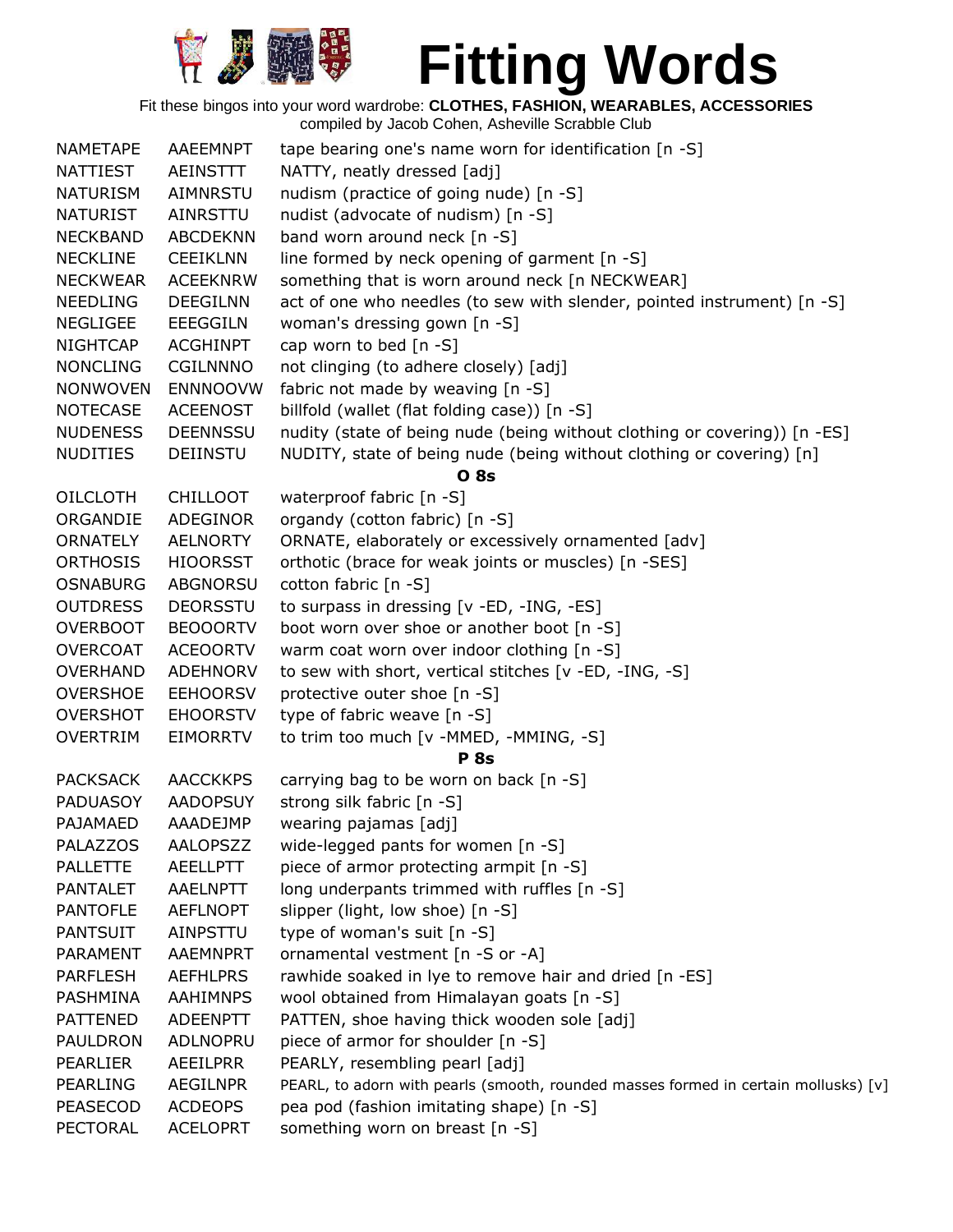

| PEIGNOIR        | <b>EGIINOPR</b> | woman's gown [n -S]                                                             |
|-----------------|-----------------|---------------------------------------------------------------------------------|
| PELERINE        | EEEILNPR        | woman's cape [n -S]                                                             |
| <b>PEPLOSES</b> | <b>EELOPPSS</b> | PEPLOS, garment worn by women in ancient Greece [n]                             |
| PEPLUMED        | <b>DEELMPPU</b> | PEPLUM, short section attached to waistline of garment [adj]                    |
| <b>PEPLUSES</b> | <b>ELPPSSU</b>  | PEPLUS, peplos (garment worn by women in ancient Greece) [n]                    |
| PHELONIA        | AEHILNOP        | liturgical vestments [n PHELONIA]                                               |
| PHILABEG        | ABEGHILP        | filibeg (pleated skirt worn by Scottish Highlanders) [n -S]                     |
| PHILIBEG        | <b>BEGHIILP</b> | filibeg (pleated skirt worn by Scottish Highlanders) [n -S]                     |
| PICKADIL        | ACDIIKLP        | type of collar [n -S]                                                           |
| <b>PICOTING</b> | <b>CGIINOPT</b> | PICOT, to edge with ornamental loops [v]                                        |
| PIERCING        | <b>CEGIINPR</b> | piece of jewelry attached to pierced flesh [n -S]                               |
| <b>PILELESS</b> | <b>EEILLPSS</b> | not having raised surface of yarn [adj]                                         |
| PINAFORE        | <b>AEFINOPR</b> | child's apron [n -S]                                                            |
| <b>PINCHECK</b> | <b>CCEHIKNP</b> | fabric design [n -S]                                                            |
| PIPECLAY        | <b>ACEILPPY</b> | to whiten leather with fine white clay [v -ED, -ING, -S]                        |
| <b>PLAITING</b> | <b>AGIILNPT</b> | something that is plaited [n -S]                                                |
| <b>PLASHING</b> | AGHILNP         | PLASH, to weave together [v]                                                    |
| <b>PLATTING</b> | AGILNPTT        | PLAT, to plait (to braid (to weave together)) [v]                               |
| <b>PLAYWEAR</b> | AAELPRWY        | clothing worn for leisure activities [n PLAYWEAR]                               |
| <b>PLEACHED</b> | <b>ACDEEHLP</b> | PLEACH, to weave together [v]                                                   |
| <b>PLEACHES</b> | <b>ACEEHLPS</b> | PLEACH, to weave together [v]                                                   |
| <b>PLEATHER</b> | AEEHLPRT        | plastic fabric made to look like leather [n -S]                                 |
| <b>PLEATING</b> | AEGILNPT        | arrangement of pleats (small folds) in garment [n -S                            |
| <b>PLIMSOLE</b> | <b>EILLMOPS</b> | plimsoll (rubber-soled cloth shoe) [n -S]                                       |
| PLIMSOLL        | <b>ILLLMOPS</b> | rubber-soled cloth shoe [n -S]                                                  |
| <b>POCKETED</b> | <b>CDEEKOPT</b> | POCKET, to place in pouch sewed into garment [v]                                |
| <b>POCKETER</b> | <b>CEEKOPRT</b> | one that pockets (to place in pouch sewed into garment) [n -S]                  |
| <b>POMADING</b> | <b>ADGIMNOP</b> | POMADE, to apply perfumed hair dressing to [v]                                  |
| <b>PONCHOED</b> | <b>CDEHNOOP</b> | PONCHO, type of cloak [adj]                                                     |
| <b>POSHNESS</b> | <b>EHNOPSSS</b> | quality of being posh (stylish or elegant) [n -ES]                              |
| <b>PREPPIER</b> | <b>EEIPPPRR</b> | PREPPY, associated with style and behavior of preparatory school students [adj] |
| PREPPILY        | <b>EILPPPRY</b> | PREPPY, associated with style and behavior of preparatory school students [adv] |
| <b>PRESSING</b> | <b>EGINPRSS</b> | PRESS, to act upon with steady force [v]                                        |
| <b>PRETREAT</b> | AEEPRRTT        | to treat beforehand [v -ED, -ING, -S ATS]                                       |
| PRIMPING        | <b>GIIMNPPR</b> | PRIMP, to dress or adorn carefully [v]                                          |
| PRINKING        | <b>GIIKNNPR</b> | PRINK, to dress or adorn in showy manner [v]                                    |
| PRUNELLA        | AELLNPRU        | strong woolen fabric [n -S]                                                     |
| <b>PRUNELLO</b> | <b>ELLNOPRU</b> | prunella (strong woolen fabric) [n -LOS]                                        |
| <b>PUGGAREE</b> | AEEGGPRU        | pugree (cloth band wrapped around hat) [n -S]                                   |
| <b>PUGGRIES</b> | <b>EGGIPRSU</b> | PUGGRY, pugree (cloth band wrapped around hat) [n]                              |
| <b>PULLOVER</b> | <b>ELLOPRUV</b> | garment that is put on by being drawn over head [n -S]                          |
|                 |                 | Q 8s                                                                            |
|                 |                 | <b>R</b> 8s                                                                     |
| <b>RADDLING</b> | ADDGLINR        | RADDLE, to weave together [v]                                                   |
| <b>RAINCOAT</b> | <b>AACINORT</b> | waterproof coat [n -S]                                                          |
| RAINSUIT        | AIINRSTU        | waterproof jacket and pants [n -S]                                              |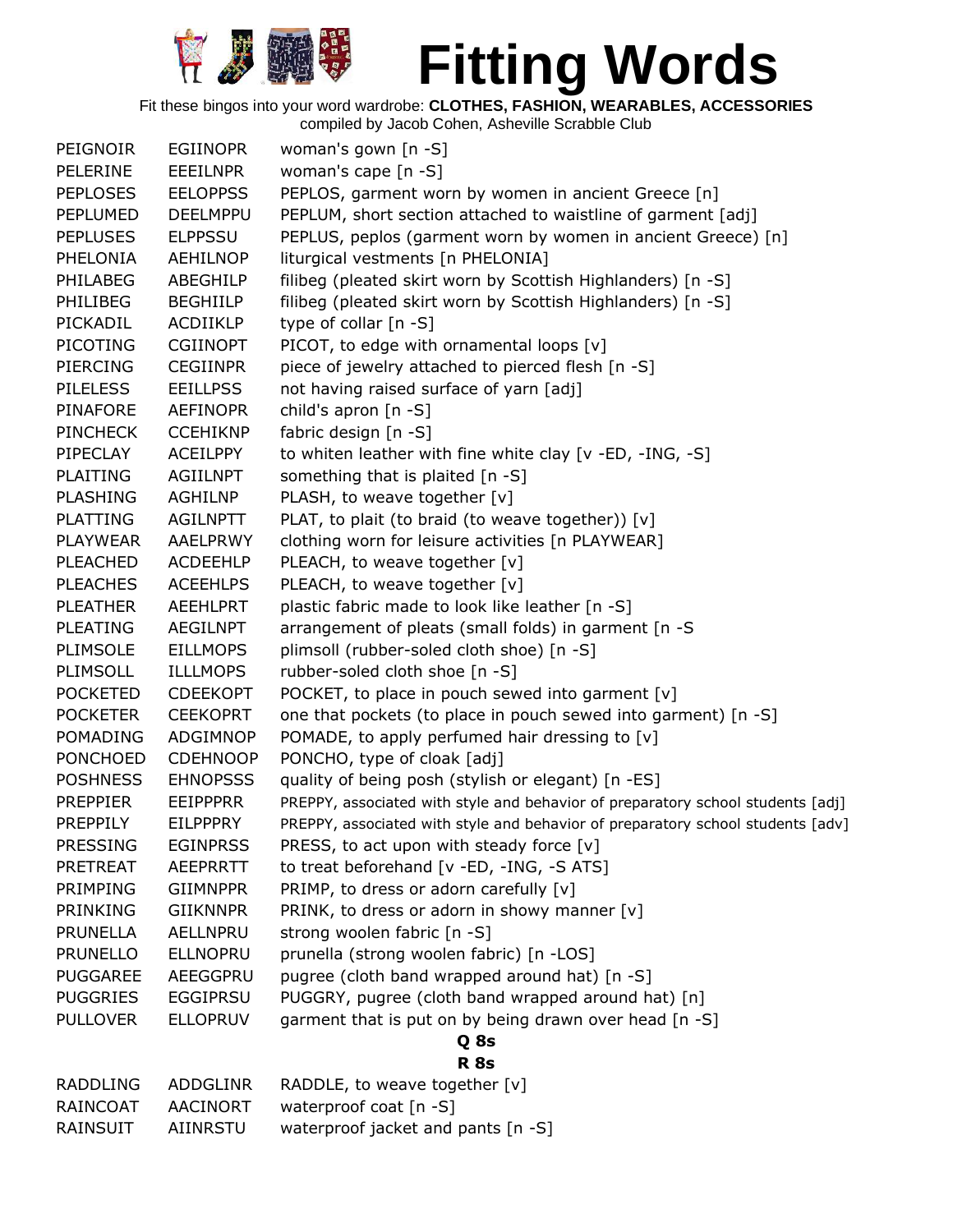

| RAINWEAR        | AAEINRRW        | waterproof clothing [n RAINWEAR]                                                          |
|-----------------|-----------------|-------------------------------------------------------------------------------------------|
| RAMILLIE        | AEIILLMR        | type of wig $[n - S]$                                                                     |
| <b>RAVELING</b> | AEGILNRV        | loose thread [n -S] / RAVEL, to separate threads of [v]                                   |
| <b>RAVELLED</b> | ADEELLRV        | RAVEL, to separate threads of [v]                                                         |
| <b>RAVELLER</b> | AEELLRRV        | raveler (one that ravels (to separate threads of)) [n -S]                                 |
| <b>REBUTTON</b> | <b>BENORTTU</b> | BUTTON, to fasten with button (small disk) [v -ED, -ING, -S]                              |
| <b>RECLOTHE</b> | <b>CEEHLORT</b> | CLOTHE, to provide with clothing [v -D or -CLAD, -ING, -S]                                |
| <b>RECOATED</b> | <b>ACDEEORT</b> | RECOAT, COAT, to cover with coat (outer garment) [v]                                      |
| <b>REDONNED</b> | <b>DDEENNOR</b> | REDON, to don again [v]                                                                   |
| <b>REHEELED</b> | <b>DEEEEHLR</b> | REHEEL, HEEL, to supply with heel (raised part of shoe) [v]                               |
| <b>REHEMMED</b> | <b>DEEEHMMR</b> | REHEM, to hem again [v]                                                                   |
| <b>REJACKET</b> | ACEEJKRT        | JACKET, to provide with jacket (short coat) [v -ED, -ING, -S]                             |
| REPINNED        | <b>DEEINNPR</b> | REPIN, to pin again [v]                                                                   |
| <b>RESEWING</b> | <b>EEGINRSW</b> | RESEW, SEW, to mend or fasten with needle and thread [v]                                  |
| <b>RESOLING</b> | <b>EGILNORS</b> | RESOLE, SOLE, to furnish with sole (bottom surface of shoe or boot) [v]                   |
| <b>RESTITCH</b> | <b>CEHIRSTT</b> | to stitch again [v -ED, -ING, -ES]                                                        |
| <b>RETAILOR</b> | <b>AEILORRT</b> | TAILOR, to fit with clothes [v -ED, -ING, -S]                                             |
| <b>RETHREAD</b> | ADEEHRRT        | THREAD, to pass thread (very slender cord) through [v -ED, -ING, -S]                      |
| <b>RETICULE</b> | <b>CEEILRTU</b> | woman's handbag [n -S]                                                                    |
| RIBBONED        | <b>BBDEINOR</b> | RIBBON, to decorate with ribbons (narrow strips of fine fabric) [v]                       |
| <b>RICKRACK</b> | <b>ACCIKKRR</b> | flat braid used as trimming [n -S]                                                        |
| RIMPLING        | <b>GIILMNPR</b> | RIMPLE, to wrinkle (to make wrinkles (small ridges or furrows) in) [v]                    |
| <b>ROUGHDRY</b> | <b>DGHORRUY</b> | to dry without ironing, as washed clothes [v -RIED, -ING, -RIES]                          |
| <b>RUCKLING</b> | <b>CGIKLNRU</b> | RUCKLE, to ruck (to wrinkle or crease) [v]                                                |
| <b>RUCKSACK</b> | <b>ACCKKRSU</b> | knapsack (bag carried on back) [n -S]                                                     |
| <b>RUFFLIKE</b> | EFFIKLRU        | resembling ruff (pleated collar) [adj]                                                    |
| <b>RUMPLING</b> | GILMNPRU        | RUMPLE, to wrinkle (to make wrinkles (small ridges or furrows) in) [v]                    |
| <b>RUNKLING</b> | GIKLNNRU        | RUNKLE, to wrinkle (to make wrinkles (small ridges or furrows) in) [v]<br>S <sub>8s</sub> |
| SANDALED        | <b>AADDELNS</b> | SANDAL, to provide with sandals (light, open shoes) [v]                                   |
| SANDSHOE        | <b>ADEHNOSS</b> | lightweight sneaker [n -S]                                                                |
| <b>SARCENET</b> | <b>ACEENRST</b> | silk fabric [n -S]                                                                        |
| <b>SARSENET</b> | <b>AEENRSST</b> | sarcenet (silk fabric) [n -S]                                                             |
| <b>SASHLESS</b> | <b>AEHLSSSS</b> | lacking sash (long band worn around waist) [adj]                                          |
| SAXONIES        | AEINOSSX        | SAXONY, woolen fabric [n]                                                                 |
| <b>SCAPULAR</b> | AACLPRSU        | sleeveless outer garment worn by monks [n -S]                                             |
| <b>SCARFING</b> | <b>ACFGINRS</b> | SCARF, to cover with scarf [v]                                                            |
| <b>SCARFPIN</b> | <b>ACFINPRS</b> | tiepin (pin for securing necktie) [n -S]                                                  |
| <b>SCHLUMPY</b> | <b>CHLMPSUY</b> | unattractive, slovenly [adj -PIER, -PIEST]                                                |
| <b>SCHMATTE</b> | <b>ACEHMSTT</b> | ragged garment [n -S]                                                                     |
| <b>SCRUNCHY</b> | <b>CCHNRSUY</b> | elastic band for fastening hair [n -HIES]                                                 |
| <b>SEAMLESS</b> | <b>AEELMSSS</b> | having no seam (line formed by sewing two pieces of fabric together) [adj]                |
| <b>SEAMLIKE</b> | <b>AEEIKLMS</b> | resembling seam (line formed by sewing two pieces of fabric together) [adj]               |
| <b>SEAMSTER</b> | <b>AEEMRSST</b> | person whose occupation is sewing [n -S]                                                  |
| <b>SELVAGED</b> | <b>ADEEGLSV</b> | SELVAGE, edge of woven fabric finished to prevent raveling [adj]                          |
| <b>SELVEDGE</b> | <b>DEEEGLSV</b> | selvage (edge of woven fabric finished to prevent raveling) [n -S]                        |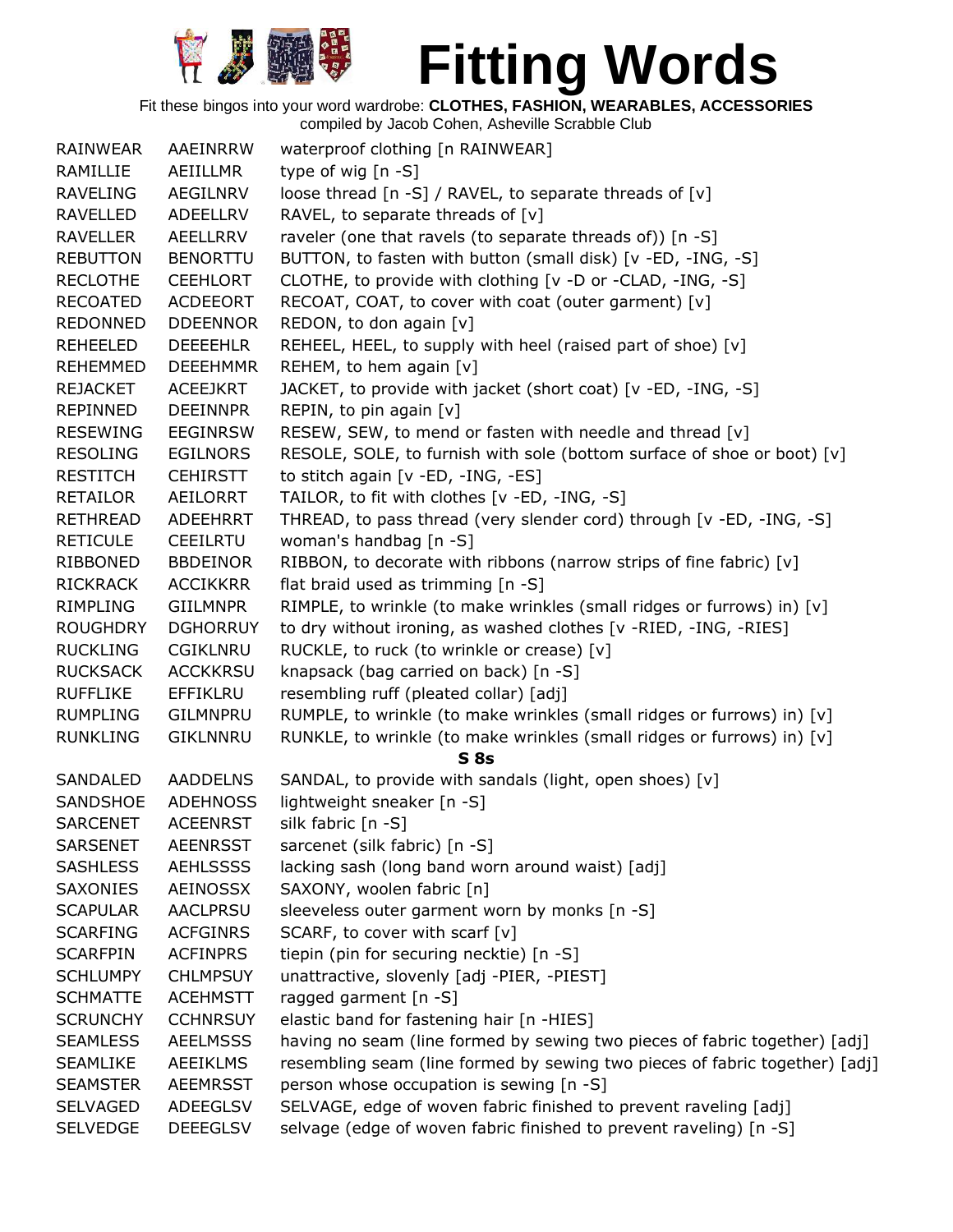

Fit these bingos into your word wardrobe: **CLOTHES, FASHION, WEARABLES, ACCESSORIES**

compiled by Jacob Cohen, Asheville Scrabble Club SEMINUDE DEEIMNSU partly nude [adj] SEQUINED DEEINQSU SEQUIN, to affix sequins (shiny ornamental discs) to [v] SHACKLER ACEHKLRS one that shackles (to confine with metal fastenings placed around wrists or ankles) [n -S] SHALLOON AHLLNOOS woolen fabric [n -S] SHAMOYED ADEHMOSY SHAMOY, to chamois (to prepare leather like chamois) [v] SHANTUNG AGHNNSTU silk fabric [n -S] SHATOOSH AHHOOSST fabric made from wool of chiru [n -ES] SHAWLING AGHILNSW SHAWL, to wrap in shawl (piece of cloth worn as covering) [v] SHEARING AEGHINRS instance of cutting hair or wool [n -S] SHEETING EEGHINST SHEET, to cover with sheet (thin, rectangular piece of material) [v] SHERWANI AEHINRSW knee-length coat worn by some men of India [n -S] SHETLAND ADEHLNST wool yarn [n -S] SHIRRING GHIINRRS shirred arrangement of cloth [n -S] SHIRTING GHIINRST fabric used for making shirts [n -S] SHODDIES DDEHIOSS SHODDY, low-quality wool [n] SHOEHORN EHHNOORS to force into small space [v -ED, -ING, -S] SHOELACE ACEEHLOS lace for fastening shoe [n -S] SHOELESS EEHLOSSS having no shoe [adj] SHOEPACK ACEHKOPS shoepac (waterproof boot) [n -S] SHOETREE EEEHORST device shaped like foot that is inserted into shoe to preserve its shape [n -S] SHROUDED DDEHORSU SHROUD, to wrap in burial clothing [v] SILKIEST EIIKLSST SILKY, resembling silk [adj] SILKLIKE EIIKKLLS resembling silk [adj] SILKWORM IKLMORSW caterpillar that spins cocoon of silk fibers [n -S] SKINNING GIIKNNNS SKIN, to strip or deprive of skin (membranous tissue covering body of animal) [v] SKULLCAP ACKLLPSU close-fitting cap [n -S] SLEEVING EEGILNSV SLEEVE, to furnish with sleeve (part of garment covering arm) [v] SLIPOVER EILOPRSV pullover (garment that is put on by being drawn over head) [n -S] SLIPSOLE EILLOPSS thin insole [n -S] SMOCKING CGKINMOS SMOCK, to furnish with smock (loose outer garment) [v] SNAPLESS AELNPSSS lacking snap (type of fastening device) [adj] SNAZZIER AEINRSZZ SNAZZY, very stylish [adj] SNAZZILY AILNSYZZ SNAZZY, very stylish [adv] SNOWSHOE EHNOOSSW to walk on snowshoes (oval frames that allow person to walk on deep snow) [v -ED, -ING, -S] SNOWSUIT INOSSTUW child's garment for winter wear [n -S] SNUGGIES EGGINSSU women's long underwear [n] SOCKETTE CEEKOSTT very short sock [n -S] SOCKLESS CEKLOSSS having no socks [adj] SOFTENER EEFNORST one that softens (to make soft) [n -S] SOLELESS EELLOSSS having no sole [adj] SOLLERET EELLORST sabaton (piece of armor for foot) [n -S] SOMBRERO BEMOORRS broad-brimmed hat [n -S] SOUTACHE ACEHOSTU flat, narrow braid [n -S] SPIFFIED DEFFIIPS SPIFFY, to make stylish (fashionable) [v] SPIFFIER EFFIIPRS SPIFFY, stylish (fashionable) [adj] SPIFFIES EFFIIPSS SPIFFY, to make stylish (fashionable) [v]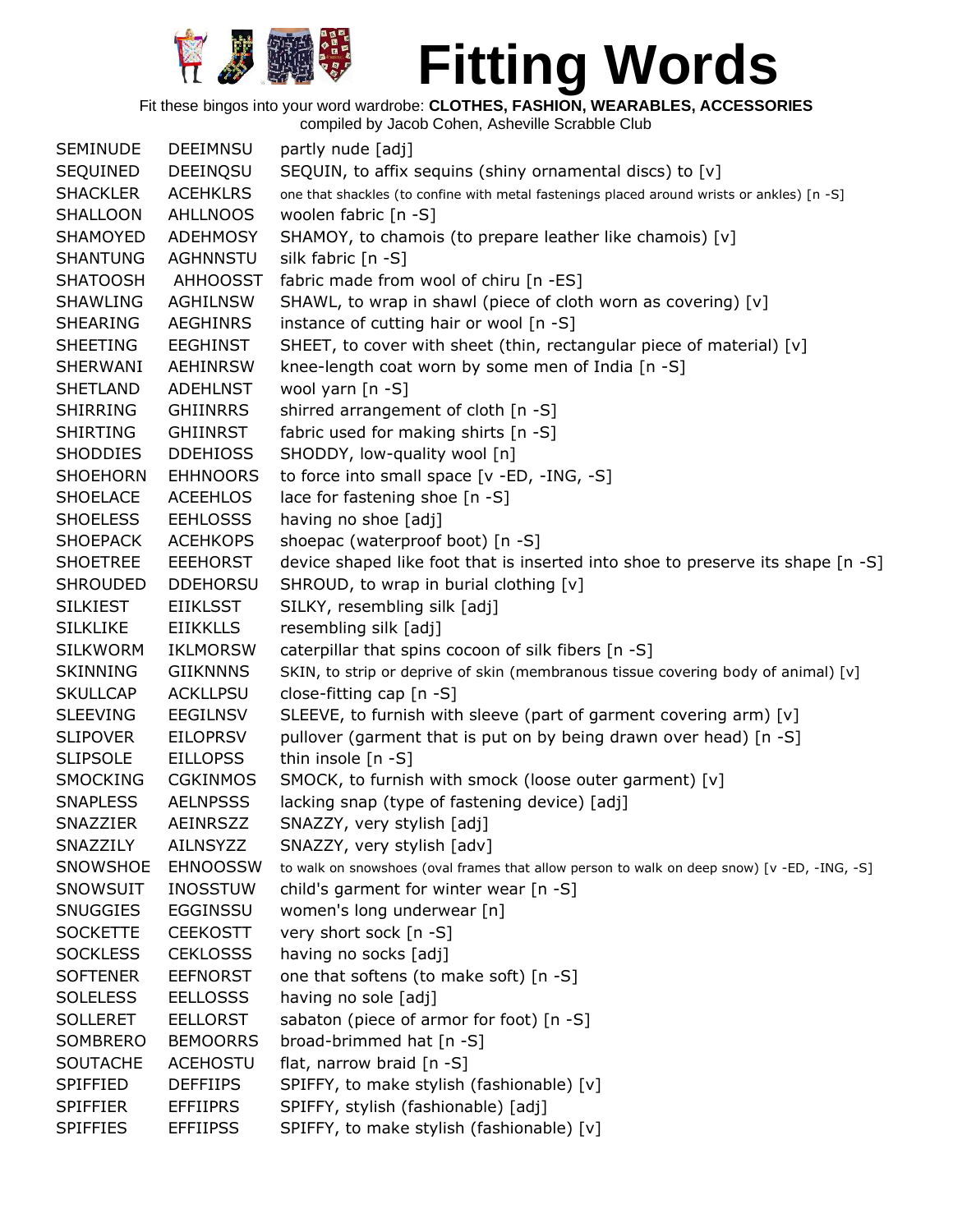

| <b>SPIFFILY</b> | <b>FFIILPSY</b> | SPIFFY, stylish (fashionable) [adv]                                                    |
|-----------------|-----------------|----------------------------------------------------------------------------------------|
| <b>SPIFFING</b> | <b>FFGIINPS</b> | spiffy (stylish (fashionable)) [adj] / SPIFF[v]                                        |
| SPINNERY        | <b>EINNPRSY</b> | spinning mill [n -RIES]                                                                |
| SPINNING        | <b>GIINNNPS</b> | SPIN, to draw out and twist into threads [v]                                           |
| <b>STARCHED</b> | <b>ACDEHRST</b> |                                                                                        |
|                 |                 | STARCH, to treat with starch (solid carbohydrate) [v]                                  |
| <b>STARCHER</b> | <b>ACEHRRST</b> | one that starches (to treat with starch (solid carbohydrate)) [n -S]                   |
| <b>STARCHES</b> | <b>ACEHRSST</b> | STARCH, to treat with starch (solid carbohydrate) [v]                                  |
| <b>STARKERS</b> | <b>AEKRRSST</b> | naked (being without clothing or covering) [adj]                                       |
| <b>STITCHED</b> | <b>CDEHISTT</b> | STITCH, to join by making in-and-out movements with threaded needle [v]                |
| <b>STITCHER</b> | <b>CEHIRSTT</b> | one that stitches (to join by making in-and-out movements with threaded needle) [n -S] |
| <b>STITCHES</b> | <b>CEHISSTT</b> | STITCH, to join by making in-and-out movements with threaded needle [v]                |
| <b>STOCKING</b> | <b>CGIKNOST</b> | knitted or woven covering for foot and leg [n -S]                                      |
| <b>SUBTUNIC</b> | <b>BCINSTUU</b> | tunic worn under another tunic [n -S]                                                  |
| <b>SUITLIKE</b> | <b>EIIKLSTU</b> | resembling suit (set of garments) [adj]                                                |
| <b>SUNDRESS</b> | <b>DENRSSSU</b> | dress with abbreviated bodice [n -ES]                                                  |
|                 |                 |                                                                                        |
| <b>SURPLICE</b> | <b>CEILPRSU</b> | loose-fitting vestment [n -S]                                                          |
| <b>SWANSKIN</b> | <b>AIKNNSSW</b> | skin of swan [n -S]                                                                    |
| <b>SWATCHES</b> | <b>ACEHSSTW</b> | SWATCH, sample piece of cloth [n]                                                      |
| SWIMSUIT        | <b>IIMSSTUW</b> | bathing suit [n -S]                                                                    |
| <b>SWIMWEAR</b> | <b>AEIMRSWW</b> | clothing suitable for swimming [n SWIMWEAR]                                            |
|                 |                 | T <sub>8s</sub>                                                                        |
| <b>TABARDED</b> | AABDDERT        | TABARD, sleeveless outer garment [adj]                                                 |
| <b>TABBISES</b> | ABBEISST        | TABBIS, silk fabric [n]                                                                |
| <b>TAILCOAT</b> | <b>AACILOTT</b> | man's coat $[n -S]$                                                                    |
| <b>TAILLEUR</b> | AEILLRTU        | woman's tailored suit [n -S]                                                           |
| <b>TAILORED</b> | <b>ADEILORT</b> | TAILOR, to fit with clothes [v]                                                        |
| <b>TALLISES</b> | <b>AEILLSST</b> | TALLIS, tallith (Jewish prayer shawl) [n]                                              |
|                 |                 |                                                                                        |
| <b>TALLISIM</b> | <b>AIILLMST</b> | TALLIS, tallith (Jewish prayer shawl) [n]                                              |
| <b>TALLITIM</b> | <b>AIILLMTT</b> | TALLIT, tallith (Jewish prayer shawl) [n]                                              |
| <b>TALLITOT</b> | <b>AILLOTTT</b> | TALLIT, tallith (Jewish prayer shawl) [n]                                              |
| <b>TAMPONED</b> | <b>ADEMNOPT</b> | TAMPON, to plug with cotton pad [v]                                                    |
| <b>TANNABLE</b> | AABELNNT        | capable of being tanned [adj]                                                          |
| <b>TARBOOSH</b> | <b>ABHOORST</b> | cap worn by Muslim men [n -ES]                                                         |
| <b>TARLATAN</b> | AAALNRTT        | cotton fabric [n -S]                                                                   |
| <b>TARLETAN</b> | <b>AAELNRTT</b> | tarlatan (cotton fabric) [n -S]                                                        |
| <b>TASSELED</b> | <b>ADEELSST</b> | TASSEL, to adorn with dangling ornaments [v]                                           |
| <b>TAWDRIES</b> | ADEIRSTW        | TAWDRY, gaudy finery [n]                                                               |
| <b>TEASELED</b> | <b>ADEEELST</b> | TEASEL, to raise soft surface on fabric with bristly flower head [v]                   |
| <b>TEASELER</b> | <b>AEEELRST</b> | one that teasels (to raise soft surface on fabric with bristly flower head) [v]        |
|                 |                 |                                                                                        |
| TEAZELED        | ADEEELTZ        | TEASEL, to raise soft surface on fabric with bristly flower head [v]                   |
| <b>THONGIER</b> | <b>EGHINORT</b> | THONGY, resembling item of clothing made from narrow strip of fabric [adj]             |
| <b>THREADED</b> | ADDEEHRT        | THREAD, to pass thread (very slender cord) through [v]                                 |
| <b>THREADER</b> | ADEEHRRT        | one that threads (to pass thread (very slender cord) through) [n -S]                   |
| <b>TIECLASP</b> | <b>ACEILPST</b> | clasp for securing necktie [n -S]                                                      |
| <b>TISSUING</b> | GIINSSTU        | TISSUE, to weave into tissue (fine sheer fabric) [v]                                   |
| <b>TITIVATE</b> | AEIITTTV        | to dress smartly [v -D, -TING, -S]                                                     |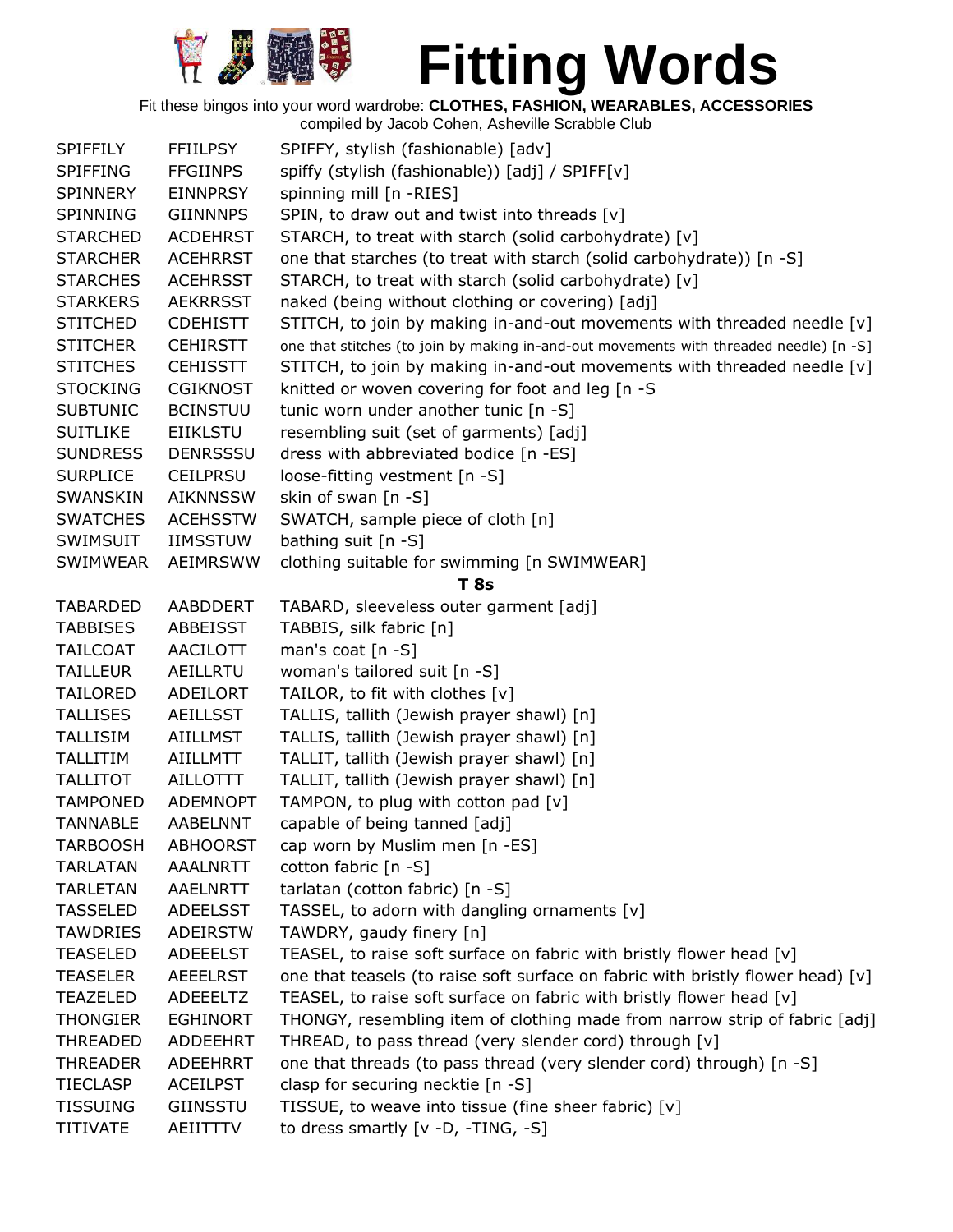

| <b>TOEPIECE</b> | <b>CEEEIOPT</b> | piece of shoe designed to cover toes [n -S]                                                 |
|-----------------|-----------------|---------------------------------------------------------------------------------------------|
| <b>TOEPLATE</b> | <b>AEELOPTT</b> | metal tab attached to tip of shoe [n -S]                                                    |
| <b>TOILETED</b> | <b>DEEILOTT</b> | TOILET, to dress and groom oneself [v]                                                      |
| <b>TOILETRY</b> | <b>EILORTTY</b> | article used in dressing and grooming oneself [n -RIES]                                     |
| <b>TOILETTE</b> | EEILOTTT        | act of dressing and grooming oneself [n -S]                                                 |
| <b>TONISHLY</b> | <b>HILNOSTY</b> | TONISH, stylish (fashionable) [adv]                                                         |
| <b>TOWNWEAR</b> | <b>AENORTWW</b> | apparel that is suitable for wear in city [n TOWNWEAR]                                      |
| <b>TRENDIER</b> | <b>DEEINRRT</b> | TRENDY, very fashionable [adj]                                                              |
| <b>TRENDILY</b> | <b>DEINLRTY</b> | TRENDY, very fashionable [adv]                                                              |
| <b>TRICORNE</b> | <b>CEINORRT</b> | tricorn (hat with brim turned up on three sides) [n -S]                                     |
| TRILBIED        | <b>BDEIILRT</b> | TRILBY, soft felt hat [adj]                                                                 |
| TRILBIES        | <b>BEIILRST</b> | TRILBY, soft felt hat [n]                                                                   |
| <b>TRIMMING</b> | <b>GIIMMNRT</b> | something added as decoration [n -S                                                         |
| <b>TRINKUMS</b> | <b>IKMNRSTU</b> | small ornaments [n]                                                                         |
| <b>TROUSERS</b> | <b>EORRSSTU</b> | garment for lower part of body [n]                                                          |
| <b>TROWSERS</b> | <b>EORRSSTW</b> | trousers (garment for lower part of body) [n]                                               |
| <b>TUBBABLE</b> | ABBBELTU        | suitable for washing in tub [adj]                                                           |
| <b>TURBANED</b> | <b>ABDENRTU</b> | TURBAN, head covering worn by Muslims [adj]                                                 |
| <b>TUXEDOED</b> | <b>DDEEOTUX</b> | TUXEDO, man's semiformal dinner coat [adj]                                                  |
| <b>TUXEDOES</b> | <b>DEEOSTUX</b> | TUXEDO, man's semiformal dinner coat [n]                                                    |
| <b>TWEEDIER</b> | <b>DEEEIRTW</b> | TWEEDY, resembling or wearing tweed [adj]                                                   |
| <b>TWEEDILY</b> | <b>DEEILTWY</b> | TWEEDY, resembling or wearing tweed [adv]                                                   |
| <b>TWILLING</b> | <b>GIILLNTW</b> | twilled fabric [n -S]                                                                       |
| <b>TZITZITH</b> | HIITTTZZ        | zizith (tassels on four corners of Jewish prayer shawl) [n TZITZITH]                        |
|                 |                 | <b>U</b> 8s                                                                                 |
| <b>UMBRELLA</b> | ABELLMRU        | to provide with umbrella (portable cover for protection from rain or sun) [v -ED, -ING, -S] |
| <b>UNBASTED</b> | <b>ABDENSTU</b> | BASTE, to sew loosely together [adj]                                                        |
| <b>UNBELTED</b> | <b>BDEELNTU</b> | UNBELT, to remove belt of $[v]$                                                             |
| <b>UNBONNET</b> | <b>BENNNOTU</b> | to uncover head [v -ED, -ING, -S]                                                           |
| <b>UNBREECH</b> | <b>BCEEHNRU</b> | to remove breeches of [v -ED, -ING, -ES]                                                    |
| <b>UNBUTTON</b> | <b>BNNOTTUU</b> | to unfasten buttons of [v -ED, -ING, -S]                                                    |
| <b>UNCAPPED</b> | <b>ACDENPPU</b> | UNCAP, to remove cap from $[v]$                                                             |
| <b>UNCLOTHE</b> | <b>CEHLNOTU</b> | to divest of clothing [v -D or -CLAD, -HING, -S]                                            |
| <b>UNCOATED</b> | <b>ACDENOTU</b> | COAT, to cover with coat (outer garment) [adj]                                              |
| <b>UNCUFFED</b> | <b>CEDFFNUU</b> | CUFF, to furnish with cuff (part of sleeve) [adj                                            |
| <b>UNDECKED</b> | <b>CDDEEKNU</b> | not decked (to adorn (to add something to for purpose of making more attractive)) [adj]     |
| <b>UNFELTED</b> | <b>DEEFLNTU</b> | not felted (to perceive through sense of touch) [adj]                                       |
| <b>UNFLASHY</b> | <b>AFHLNSUY</b> | not flashy (gaudy (tastelessly showy)) [adj]                                                |
| <b>UNGARBED</b> | ABDEGNRU        | GARB, to clothe (to provide with clothing) [adj]                                            |
| <b>UNGIRDED</b> | <b>DDEGINRU</b> | UNGIRD, to remove belt from [v]                                                             |
| <b>UNGLITZY</b> | <b>GILNTUZY</b> | not glitzy (showy (making great or brilliant display) [adj]                                 |
| <b>UNGOWNED</b> | <b>DEGNNOUW</b> | GOWN, to dress in gown (long, loose outer garment) [adj]                                    |
| <b>UNHATTED</b> | ADEHNTTU        | UNHAT, to remove one's hat [v]                                                              |
| <b>UNHELMED</b> | DEEHLMNU        | UNHELM, to remove helmet of $[v]$                                                           |
| <b>UNHIPPER</b> | EHINPPRU        | UNHIP, HIP, aware of most current styles and trends [adj]                                   |
| <b>UNHOODED</b> | <b>DDEHNOOU</b> | UNHOOD, to remove hood from [v]                                                             |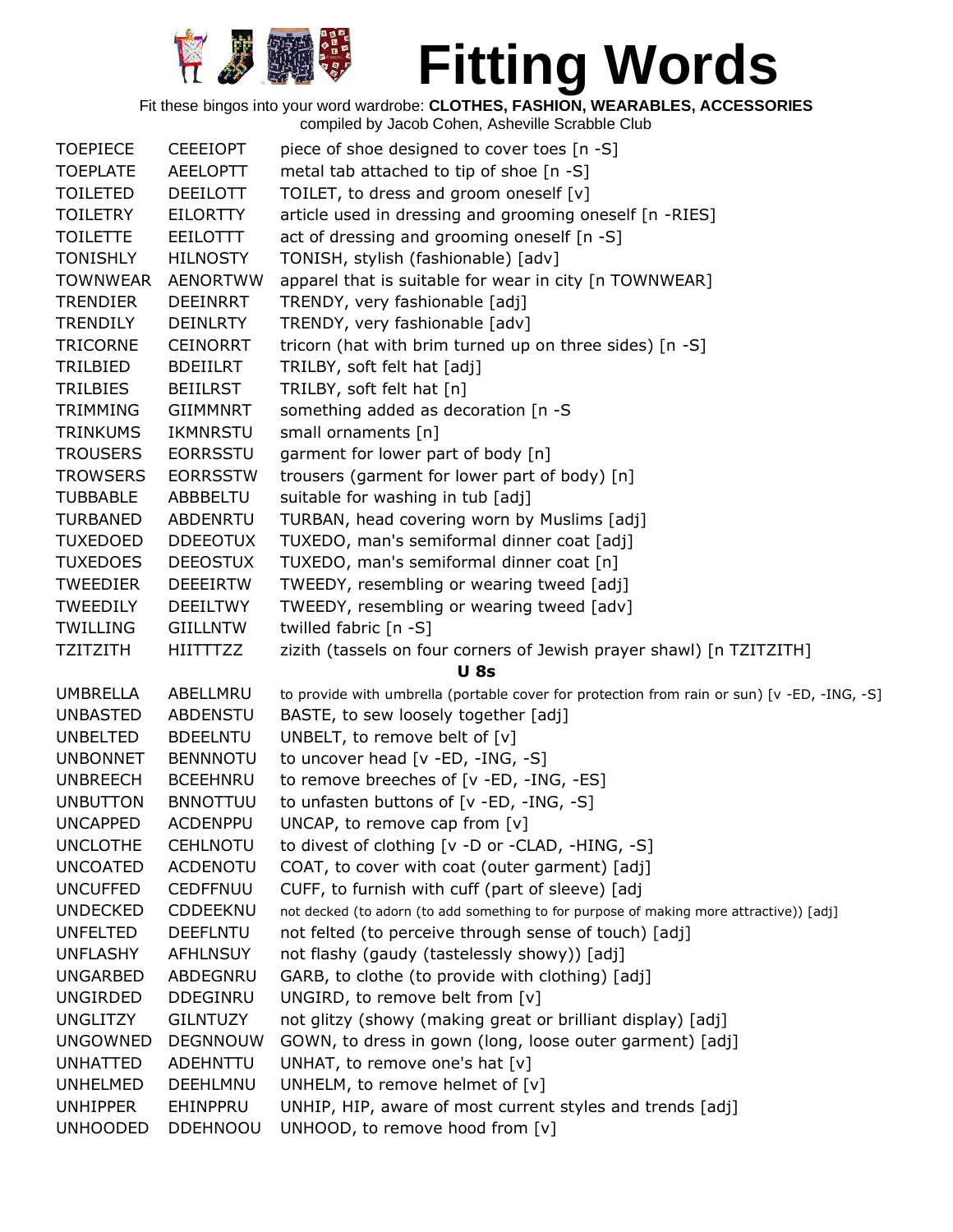

| <b>UNIRONED</b> | DEINNORU        | not ironed (to furnish with iron (metallic element)) [adj]                              |
|-----------------|-----------------|-----------------------------------------------------------------------------------------|
| <b>UNISEXES</b> | EEINSSUX        | UNISEX, condition of not being distinguishable as to sex [n]                            |
| <b>UNMASKED</b> | ADEKMNSU        | UNMASK, to remove mask from [v]                                                         |
| <b>UNMASKER</b> | <b>AEKMNRSU</b> | one that unmasks (to remove mask from) [n -S]                                           |
| <b>UNMODISH</b> | <b>DHIMNOSU</b> | MODISH, stylish (fashionable) [adj]                                                     |
| <b>UNORNATE</b> | <b>AENNORTU</b> | not ornate (elaborately or excessively ornamented) [adj]                                |
| <b>UNPICKED</b> | CDEIKNPU        | UNPICK, to remove stitches from [v]                                                     |
| <b>UNPINNED</b> | <b>DEINNNPU</b> | UNPIN, to remove pins from [v]                                                          |
| <b>UNROBING</b> | <b>BGINNORU</b> | UNROBE, to undress (to remove one's clothing) [v]                                       |
| <b>UNSEAMED</b> | <b>ADEEMNSU</b> | UNSEAM, to open seams of $[v]$                                                          |
| <b>UNSEWING</b> | EGINNSUW        | UNSEW, to undo sewing of [v]                                                            |
| <b>UNSTITCH</b> | <b>CHINSTTU</b> | to remove stitches from [v -ED, -ING, -ES]                                              |
| <b>UNTANNED</b> | <b>ADENNNTU</b> | not tanned (to convert hide into leather by soaking in chemicals) [adj]                 |
| <b>UNTHREAD</b> | ADEHNRTU        | to remove thread from [v -ED, -ING, -S]                                                 |
| <b>UNTRENDY</b> | <b>DENNRTUY</b> | TRENDY, very fashionable [adj                                                           |
| <b>UNVEILED</b> | <b>DEEILNUV</b> | UNVEIL, to remove covering from [v]                                                     |
| <b>UNZIPPED</b> | <b>DEINPPUZ</b> | UNZIP, to open zipper of $[v]$                                                          |
|                 |                 | <b>V 8s</b>                                                                             |
| <b>VALENCIA</b> | AACEILNV        | woven fabric [n -S]                                                                     |
| VAMBRACE        | <b>AABCEMRV</b> | piece of armor for forearm [n -S]                                                       |
| <b>VAMPLATE</b> | <b>AAELMPTV</b> | circular metal plate on spear or lance for protecting hand [n -S]                       |
| VANITORY        | <b>AINORTVY</b> | combined dressing table and basin [n -RIES]                                             |
| VEILEDLY        | <b>DEEILLVY</b> | in disguised manner [adv]                                                               |
| <b>VEILLESS</b> | <b>EEILLSSV</b> | not veiled (to provide with veil (piece of sheer fabric worn over face)) [adj]          |
| <b>VEILLIKE</b> | EEIIKLLV        | resembling veil [adj]                                                                   |
| <b>VELURING</b> | <b>EGILNRUV</b> | VELURE, to smooth with velvet or silk pad, as hat [v]                                   |
| <b>VELVERET</b> | <b>EEELRTVV</b> | fabric resembling velvet [n -S]                                                         |
| <b>VELVETED</b> | <b>DEEELTVV</b> | VELVET, soft, smooth fabric [adj]                                                       |
| <b>VENTLESS</b> | <b>EELNSSTV</b> | having no vent [adj]                                                                    |
| <b>VERNACLE</b> | <b>ACEELNRV</b> | vernicle (veronica (handkerchief bearing image of Christ's face)) [n -S]                |
| <b>VERNICLE</b> | <b>CEEILNRV</b> | veronica (handkerchief bearing image of Christ's face) [n -S]                           |
| VERONICA        | <b>ACEINORV</b> | handkerchief bearing image of Christ's face [n -S]                                      |
| <b>VESTIARY</b> | <b>AEIRSTVY</b> | dressing room [n -RIES]                                                                 |
| <b>VESTLESS</b> | <b>EELSSSTV</b> | being without vest [adj]                                                                |
| <b>VESTLIKE</b> | <b>EEIKLSTV</b> | resembling vest (short, sleeveless garment) [adj]                                       |
| <b>VESTMENT</b> | <b>EEMNSTTV</b> | one of ceremonial garments of clergy [n -S]                                             |
| <b>VESTRIES</b> | <b>EEIRSSTV</b> | VESTRY, room in which vestments are kept [n]                                            |
| <b>VESTURAL</b> | <b>AELRSTUV</b> | pertaining to clothing (wearing apparel) [adj]                                          |
| <b>VISORING</b> | <b>GIINORSV</b> | VISOR, to provide with visor (projecting brim) [v]                                      |
| VIZARDED        | ADDEIRVZ        | VIZARD, mask [adj]                                                                      |
| <b>VOGUEING</b> | <b>EGGINOUV</b> | VOGUE, to imitate poses of fashion models [v]                                           |
|                 |                 | <b>W 8s</b>                                                                             |
| WAISTING        | <b>AGIINSTW</b> | type of dressmaking material [n -S]                                                     |
| <b>WAMMUSES</b> | <b>AEMMSSUW</b> | WAMMUS, wamus (heavy outer jacket) [n]                                                  |
| <b>WAMPUSES</b> | <b>AEMPSSUW</b> | WAMPUS, wamus (heavy outer jacket) [n]                                                  |
| WARDROBE        | ABDEORRW        | collection of garments [n -S] / to provide with collection of garments [v -D, BING, -S] |